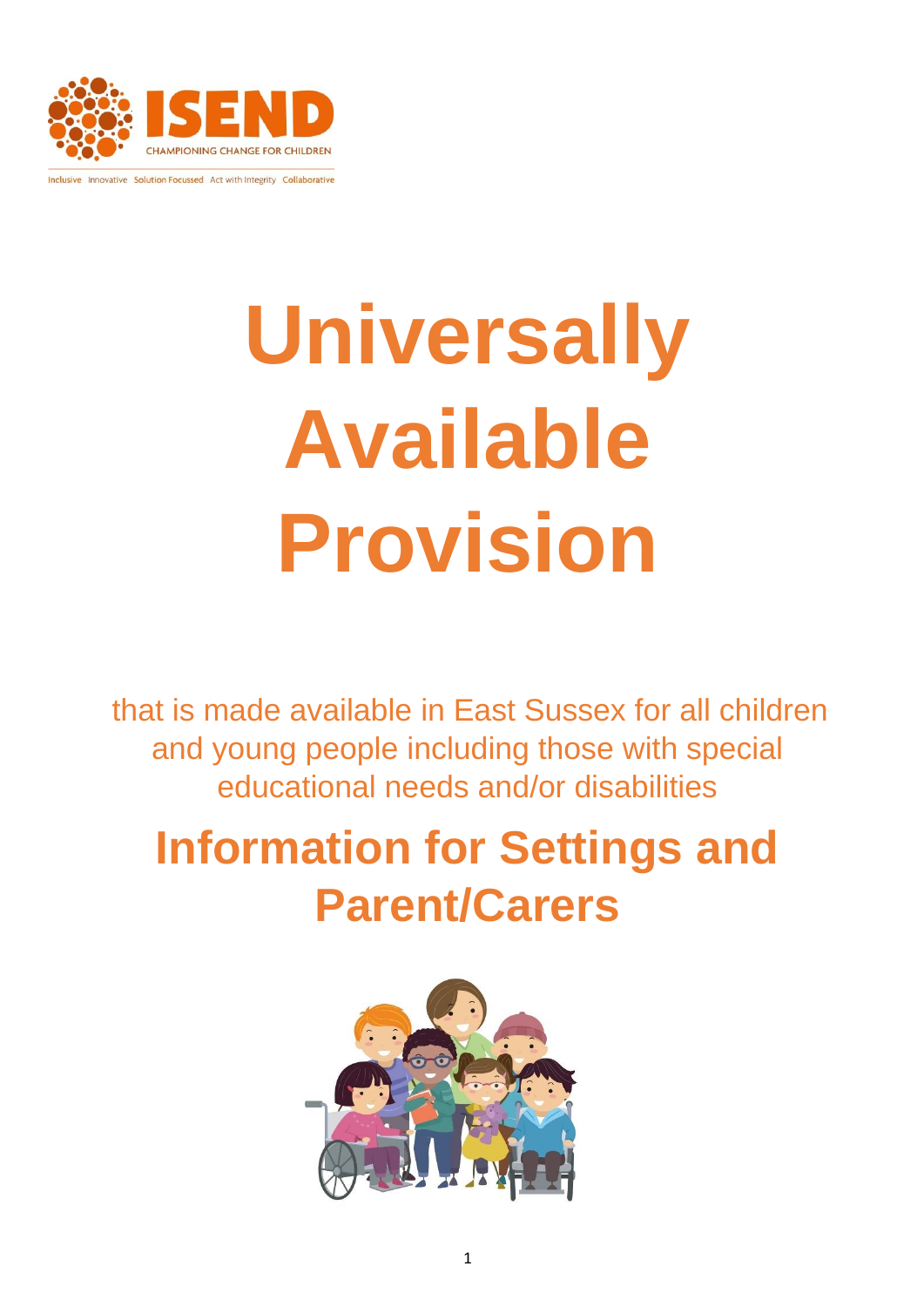## **Universal Provision to Support ALL Children**

#### **What is Universal Provision?**

This is the provision that should be available to **all** children and young people (CYP) so they can thrive in their setting; including maintained schools, academies, free schools, early years and Post-16 providers referred to in this document as settings.

#### **Who is involved in Universal Provision?**

All setting staff, children and young people and parent/carers working collaboratively together.

#### **What is the aim of Universal Provision?**

To support all children and young people to attend their local community school or setting and make sustained academic progress and develop socially and emotionally.

#### **Is Universal Provision part of the continuum of support for children with Special Educational Needs and Disabilities?**

Yes, the universal provision provides strategies and interventions to support all children including those identified with special educational needs and disabilities. The diagram below depicts how the universal provision forms part of a continuum of need to ensure the right support is provided for all children and young people.

#### **The Continuum of Support for All Children and Young People**



#### **What is the purpose of this guide?**

This is a practical and easy to use guide to support all setting staff to provide *inclusive high quality teaching and learning* to enable all CYP to make good progress and encourage their confidence and independence*.* There are two sections which are themselves divided for ease of reference. However, best practice requires a holistic approach and therefore no section(s) should be read in isolation.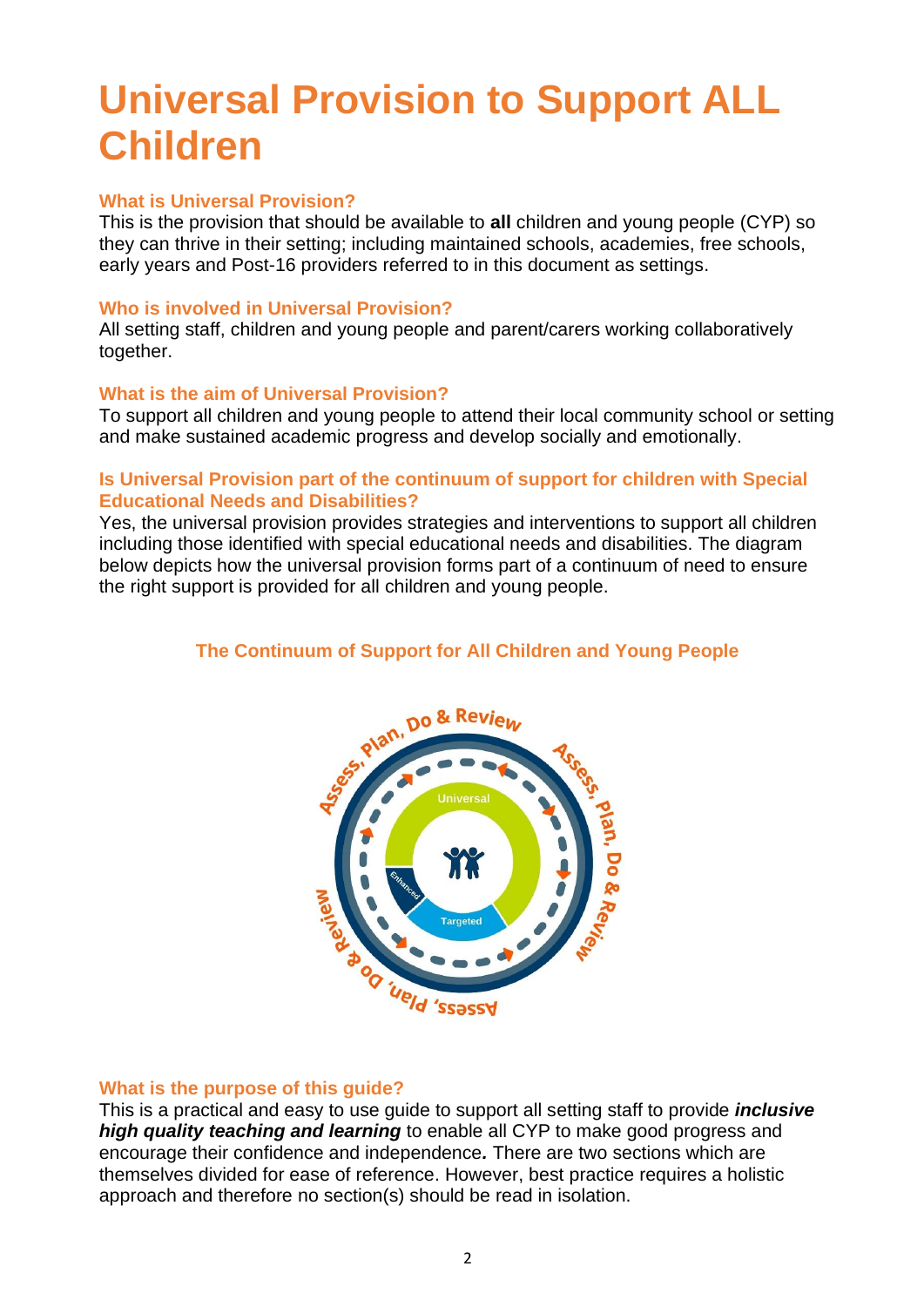## **Section One: Expectations of all settings**

This section outlines the expectations for all settings and links to the Children and Families Act 2014, Equality Act 2010, Education Act 2011 and SEND Code of Practice, according to the needs of the child or young person. Broadly speaking, much of this section will be an integral part of the setting's provision for all children and young people. It outlines some of the practices and adaptations that are part and parcel of high-quality inclusive teaching and learning.

|            | <b>Expectations</b><br>of Setting                                                                                                                                                                                          | <b>Overview Strategies</b>                                                                                                                                                                                                                                                                                                                                                                                                                                                                                                                                                                                            |
|------------|----------------------------------------------------------------------------------------------------------------------------------------------------------------------------------------------------------------------------|-----------------------------------------------------------------------------------------------------------------------------------------------------------------------------------------------------------------------------------------------------------------------------------------------------------------------------------------------------------------------------------------------------------------------------------------------------------------------------------------------------------------------------------------------------------------------------------------------------------------------|
| Leadership | The setting's<br>leadership, including<br>the governing body,<br>demonstrates and<br>fosters an inclusive<br>ethos which aims to<br>provide all CYP with<br>an educational<br>experience that<br>enables them to<br>thrive | The setting's Senior Leadership Team (SLT) models<br>and communicates a vision that promotes inclusive<br>practices throughout the setting<br>All staff are aware of the setting's clear and ambitious<br>$\bullet$<br>vision for providing high-quality inclusive education and<br>training for all CYP, and uphold policies and practices<br>The SENCo and/or Inclusion Manager are part of the<br>setting's SLT<br>The setting's policies demonstrate their inclusive values<br>and the therapeutic approach to supporting all CYP<br>The setting's policies encourage resilience and<br>independence in their CYP |
|            | The setting's<br>leadership build a<br>structure of shared<br>responsibility where<br>all staff respond to<br>the unique needs of<br>each CYP                                                                              | SLT engage in collaborative planning with their teams<br>that enables effective use of staffing and resources to<br>ensure the needs of all CYP are supported<br>The setting's performance management structure<br>$\bullet$<br>promotes clear inclusive values and promotes high<br>quality teaching and learning for all CYP<br>SLT plan staff training to ensure staff are able to<br>$\bullet$<br>provide inclusive high-quality teaching and learning for<br>all CYP                                                                                                                                             |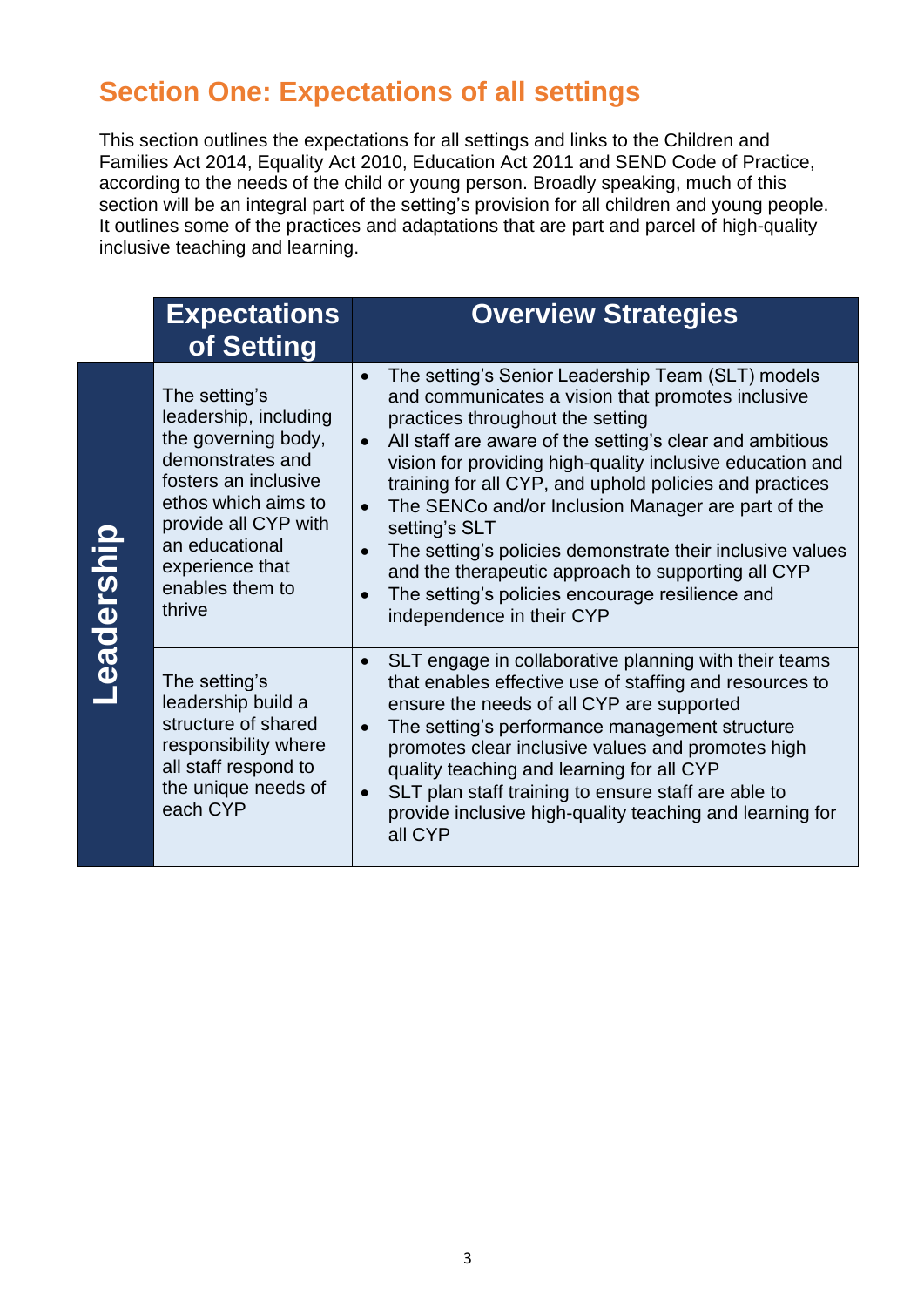|                          | <b>Expectations</b>                                                                                                                                                 | <b>Overview Strategies</b>                                                                                                                                                                                                                                                                                                                                                                                                                                                                                                                                                                                                                                                                                                                                                                                                                                                                                                                                                           |
|--------------------------|---------------------------------------------------------------------------------------------------------------------------------------------------------------------|--------------------------------------------------------------------------------------------------------------------------------------------------------------------------------------------------------------------------------------------------------------------------------------------------------------------------------------------------------------------------------------------------------------------------------------------------------------------------------------------------------------------------------------------------------------------------------------------------------------------------------------------------------------------------------------------------------------------------------------------------------------------------------------------------------------------------------------------------------------------------------------------------------------------------------------------------------------------------------------|
|                          | of Setting                                                                                                                                                          |                                                                                                                                                                                                                                                                                                                                                                                                                                                                                                                                                                                                                                                                                                                                                                                                                                                                                                                                                                                      |
| Pastoral Support for All | The setting adopts a<br>whole setting<br>therapeutic approach<br>to support all CYP<br>and staff and which<br>enables them to<br>thrive                             | Settings prioritise the early identification of short and<br>long term needs of all vulnerable CYP including those<br>who are academically able and those at risk<br>of/experiencing Emotionally Based School Avoidance<br>(EBSA)<br>There is a whole setting therapeutic approach to<br>support CYP's emotional wellbeing and mental health<br>There is a whole setting approach to support the well-<br>being of all staff members<br>All staff have a therapeutic understanding of the links<br>between teaching, learning and the CYP's experience<br>of the setting's day with the behaviour they demonstrate<br>An individual support plan is developed with the CYP<br>$\bullet$<br>which includes the CYP's voice at every step of their<br>journey e.g. Additional Needs Plan or similar which<br>includes the APDR cycle<br>If the safety of the CYP, or others, is a key<br>$\bullet$<br>consideration then an individualised risk assessment for<br>the CYP is completed |
|                          | Staff understand and<br>use Assessment for<br>Learning (AFL) tools<br>to identify progress,<br>gaps and needs in<br>learning                                        | A wide range of assessment tools are used<br>$\bullet$<br>Learners have regular opportunities to evaluate their<br>own performance<br>AFL tools are used to inform planning and next steps<br>$\bullet$<br>when reviewing the pupil's support plan [e.g. pupil<br>profile, Additional Needs Plan (ANP)]                                                                                                                                                                                                                                                                                                                                                                                                                                                                                                                                                                                                                                                                              |
| ide<br><b>Assessm</b>    | A minimum 3 times a<br>year cycle of Assess,<br>Plan, Do, Review is<br>used to ensure that<br>CYP, including those<br>with additional needs,<br>are making progress | Observations and assessments of the CYP are carried<br>$\bullet$<br>out over a period of time to identify any additional<br>needs and inform planning; include talking to the CYP<br>and their parent/carers<br>Support plans are recorded and shared with<br>parent/carers and setting staff e.g. pupil profile, ANP<br>co-produced with parents<br>The Assess, Plan, Do, Review process is followed<br>$\bullet$                                                                                                                                                                                                                                                                                                                                                                                                                                                                                                                                                                   |
|                          | Staff make<br>reasonable<br>adjustments to<br>enable all CYP to<br>access the full<br>curriculum.                                                                   | Staff use observations and assessments to identify<br>$\bullet$<br>where CYP need additional support both in the short<br>term and long term<br>A range of evidence-based strategies are implemented<br>$\bullet$                                                                                                                                                                                                                                                                                                                                                                                                                                                                                                                                                                                                                                                                                                                                                                    |
|                          | Staff have an<br>awareness of<br>ensuring exams/tests<br>are accessible to all                                                                                      | Staff make individual adjustments for exams e.g. rest<br>breaks, extra time, adapted resources<br>Staff provide practice papers in a format that ensures<br>accessibility for all CYP                                                                                                                                                                                                                                                                                                                                                                                                                                                                                                                                                                                                                                                                                                                                                                                                |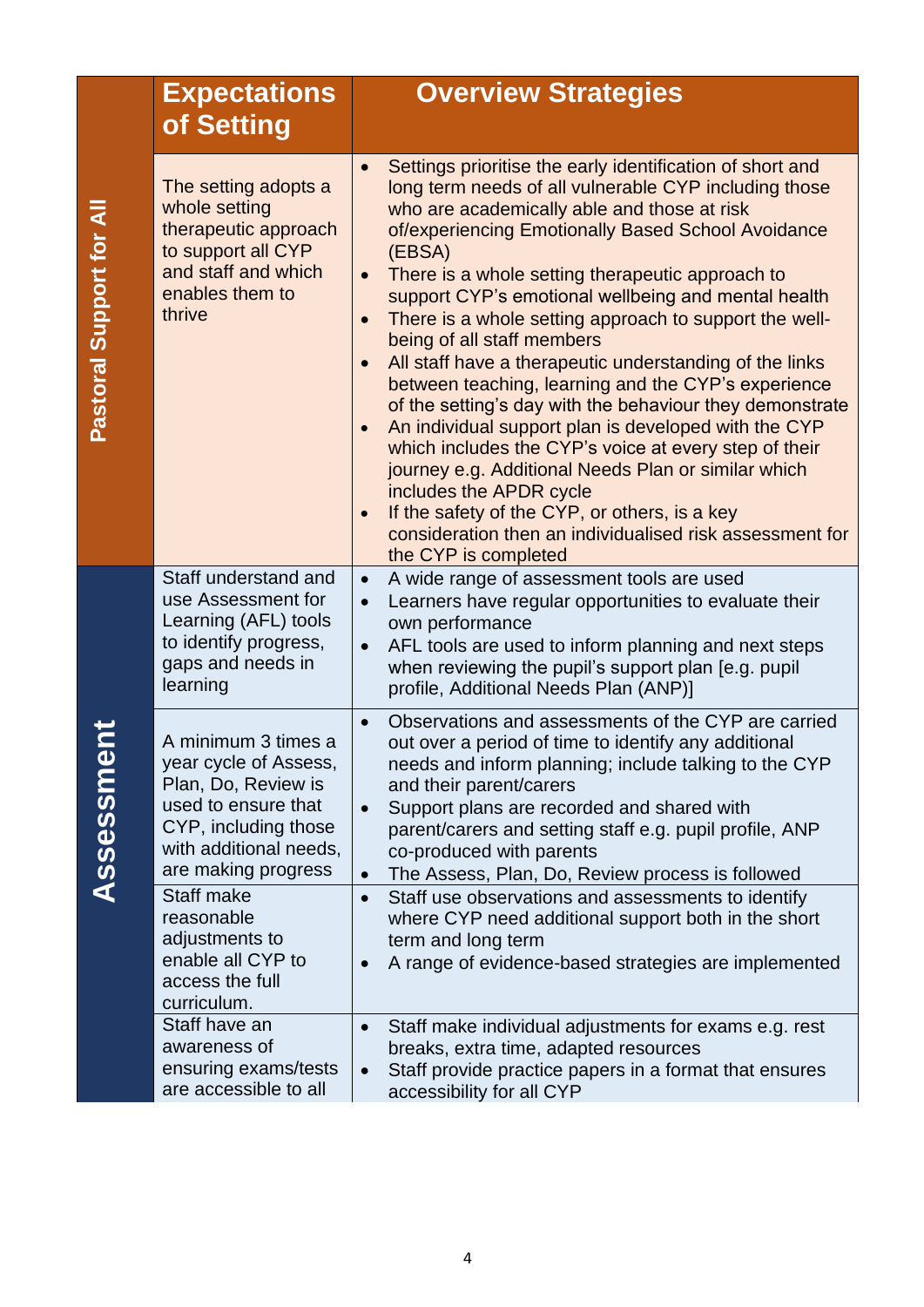|                                        | <b>Expectations</b>                                                                                                                                  | <b>Overview Strategies</b>                                                                                                                                                                                                                                                                                                                                                                                                                                                                                                                                                                                                                                                                                                                                                                                                                                                                                                                                                                                                                                                                                                                                                            |
|----------------------------------------|------------------------------------------------------------------------------------------------------------------------------------------------------|---------------------------------------------------------------------------------------------------------------------------------------------------------------------------------------------------------------------------------------------------------------------------------------------------------------------------------------------------------------------------------------------------------------------------------------------------------------------------------------------------------------------------------------------------------------------------------------------------------------------------------------------------------------------------------------------------------------------------------------------------------------------------------------------------------------------------------------------------------------------------------------------------------------------------------------------------------------------------------------------------------------------------------------------------------------------------------------------------------------------------------------------------------------------------------------|
|                                        | of Setting                                                                                                                                           |                                                                                                                                                                                                                                                                                                                                                                                                                                                                                                                                                                                                                                                                                                                                                                                                                                                                                                                                                                                                                                                                                                                                                                                       |
| Co-Production with CYP & Parent/Carers | <b>Staff work</b><br>collaboratively with<br>parent/carers and<br>CYP at all stages of<br>the journey to ensure<br>progress is made and<br>sustained | Parent/carer views are sought, and concerns are<br>discussed with them, when needs are identified, to<br>build a full picture of the CYP strengths and needs<br>There is a whole setting approach to ensure consistent<br>and effective dialogue between staff and parent/carers<br>to identify where a CYP has a short or long term need<br>socially, emotionally, or academically<br>Support interventions are co-produced with<br>parent/carers, those working with CYP and the CYP<br>themselves<br>All targets are SMART, encourage independence and<br>are understood by all<br>Support plans are reviewed at least 3 times per year<br>with the CYP and parent/carers<br>Formal and informal events take place to seek views in<br>relation to SEND provision in the setting e.g. pupils<br>and parent surveys, coffee mornings<br>The SEND information report is co-produced with<br>parents and carers which is then published on the<br>setting's website<br>Parents and carers are signposted to Special<br>Education Needs and Disability Information, Advice,<br><b>Support Services (SENDIASS)</b><br>Parents and carers can be signposted to the Local<br><b>Offer</b> |
| The Physical and Sensory Environment   | All areas of the<br>physical environment<br>in the setting are<br>adapted to meet the<br>needs of all CYP                                            | The whole setting is an inclusive learning environment;<br>the setting is audited with the CYP to ensure that<br>learning tools, including displays are accessible to all<br>and develop independence<br>Staff are aware of the impact the environment has on<br>CYP's learning and are able to make adjustments to<br>support them i.e. physically, emotionally and sensorially<br>Extra-curricular activities and educational visits are<br>planned to fully include pupils with SEND (in line with<br>the Equalities Act 2010), including those with Social<br>Emotional Mental Health (SEMH) and physical<br>disabilities<br>The physical and sensory environment is considered<br>when formulating an ANP and views of CYP and<br>parent/carers are routinely sought                                                                                                                                                                                                                                                                                                                                                                                                             |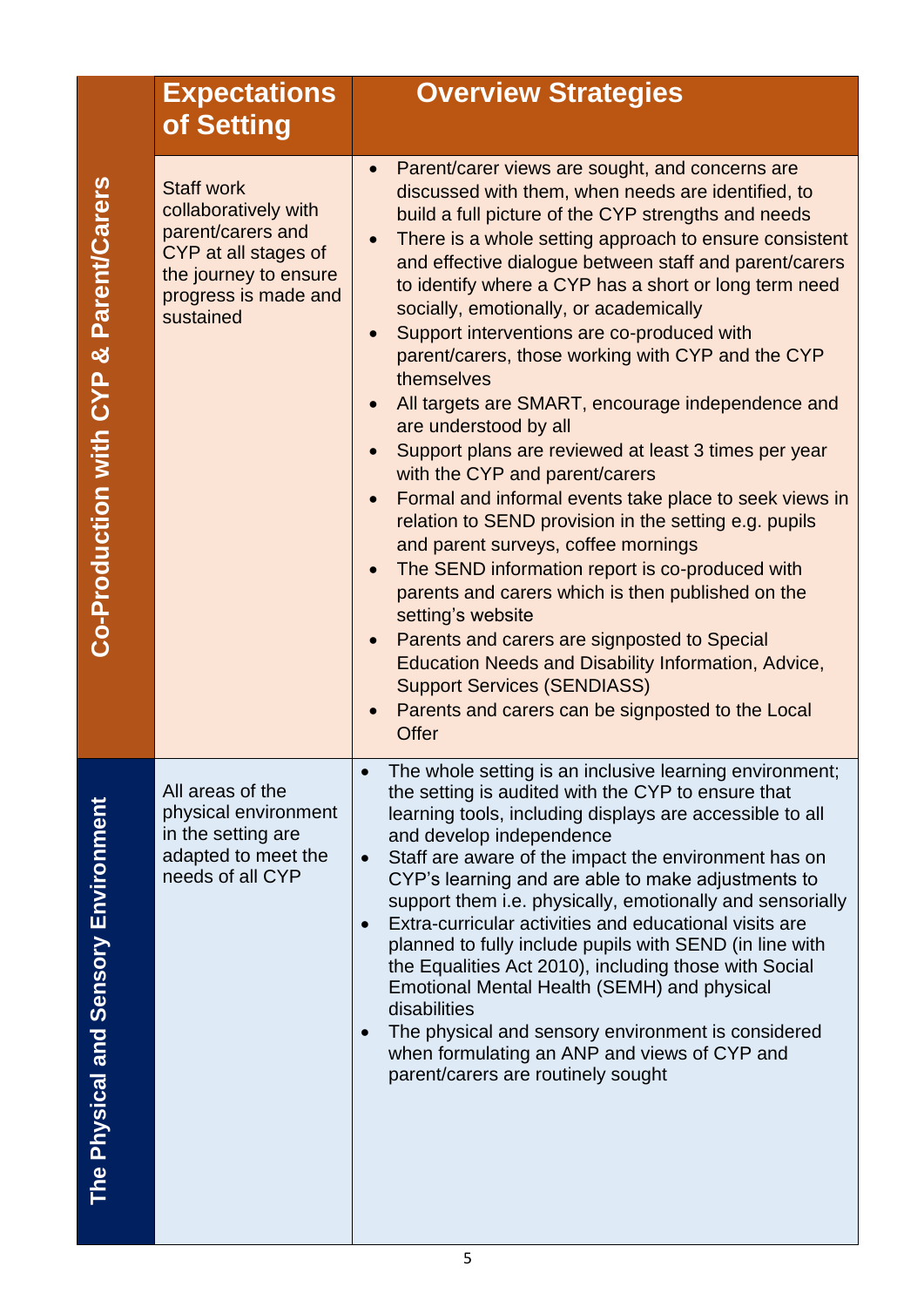| <b>Expectations</b><br>of Setting                                                                                            | <b>Overview Strategies</b>                                                                                                                                                                                                                                                                                                                                                                                                                                                                                                                                                                                                                                                                                                                                                                                                                                                                                                                                                                                                                                                                                                                                                                                                                                                                                                                                                                                                                                                                                                                                                                                                                        |
|------------------------------------------------------------------------------------------------------------------------------|---------------------------------------------------------------------------------------------------------------------------------------------------------------------------------------------------------------------------------------------------------------------------------------------------------------------------------------------------------------------------------------------------------------------------------------------------------------------------------------------------------------------------------------------------------------------------------------------------------------------------------------------------------------------------------------------------------------------------------------------------------------------------------------------------------------------------------------------------------------------------------------------------------------------------------------------------------------------------------------------------------------------------------------------------------------------------------------------------------------------------------------------------------------------------------------------------------------------------------------------------------------------------------------------------------------------------------------------------------------------------------------------------------------------------------------------------------------------------------------------------------------------------------------------------------------------------------------------------------------------------------------------------|
| CYP make good<br>progress and thrive in<br>their local setting<br>through inclusive<br>high-quality teaching<br>and learning | All staff know their learners well and have a good<br>$\bullet$<br>understanding of their strengths and any additional<br>needs - see also ASSESSMMENT and PHYSICAL &<br><b>SENSORY ENVIRONMENT</b><br>Whole setting systems, e.g. pupil profiles, are in place<br>$\bullet$<br>to ensure that all staff have a good understanding and<br>consistently support the CYP. All relevant staff<br>implement the strategies and contribute to reviews of<br>the plan<br>Best practice guidance is followed with regard to the<br>use of additional adults (Individual Needs Assistants,<br>Teaching Assistants etc.) to enable best outcomes<br>including encouraging independence<br>Staff plan for all CYP so that they fully engage and<br>$\bullet$<br>make progress i.e. using Blooms Taxonomy or similar<br>The curriculum is broad and balanced and planned to<br>$\bullet$<br>meet CYP's learning needs. It provides parity for all<br>groups of CYP. It is designed to develop CYPs'<br>confidence, enjoyment and enables them to make<br>progress.<br>Technology is made best use of to support CYP's<br>$\bullet$<br>learning<br>Teaching is structured to meet pupil needs e.g. visual<br>$\bullet$<br>timetables, clear concise instructions with written or<br>visual prompts, time to process information before<br>being asked to respond, tasks are broken down into<br>small manageable steps which are shown explicitly.<br>Strategies are used to actively promote independent<br>learning e.g. through pre-teaching, overlearning,<br>appropriately differentiated resources. Homework is<br>differentiated appropriately for CYP |

**Teaching and Learning Teaching and Learning**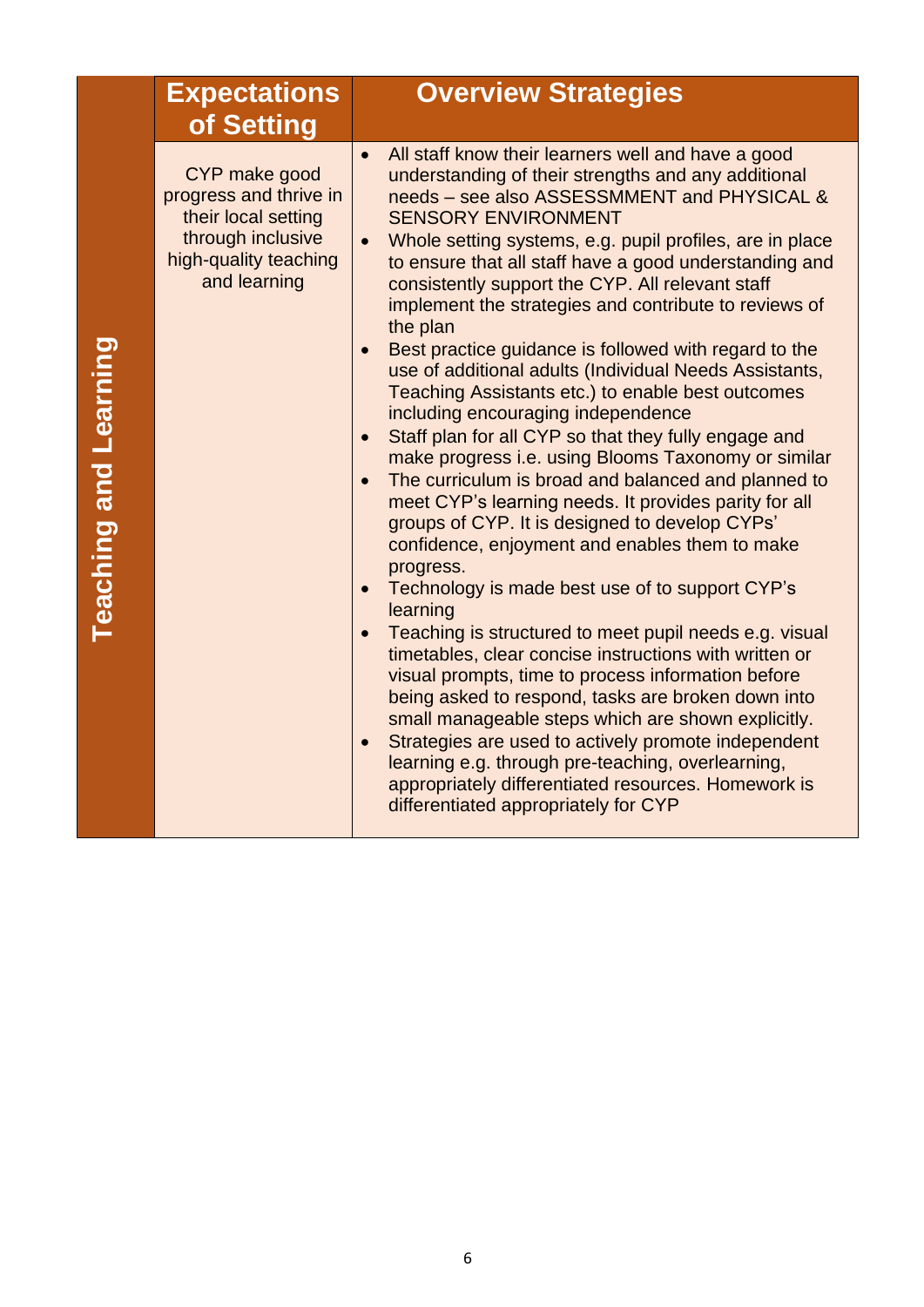|                           | <b>Expectations</b>                                                                                                                                                                 | <b>Strategies</b>                                                                                                                                                                                                                                                                                                                                                                                                                                                                                                                                                                                                                                                                                                                                                                                                                                                                                                                                                                                              |
|---------------------------|-------------------------------------------------------------------------------------------------------------------------------------------------------------------------------------|----------------------------------------------------------------------------------------------------------------------------------------------------------------------------------------------------------------------------------------------------------------------------------------------------------------------------------------------------------------------------------------------------------------------------------------------------------------------------------------------------------------------------------------------------------------------------------------------------------------------------------------------------------------------------------------------------------------------------------------------------------------------------------------------------------------------------------------------------------------------------------------------------------------------------------------------------------------------------------------------------------------|
|                           | of Setting                                                                                                                                                                          |                                                                                                                                                                                                                                                                                                                                                                                                                                                                                                                                                                                                                                                                                                                                                                                                                                                                                                                                                                                                                |
|                           | There is a plan for<br>on-going Continuing<br>Professional<br>Development (CPD)<br>for Teaching<br>Assistants and all<br>support staff in<br>relation to all CYP<br>making progress | There is a planned programme of ongoing CPD for all<br>$\bullet$<br>support staff<br>There is a meaningful whole setting approach to the<br>use of annual performance review systems that relates<br>to all CYP making progress                                                                                                                                                                                                                                                                                                                                                                                                                                                                                                                                                                                                                                                                                                                                                                                |
| Staff Training and Skills | There is a plan for<br>on-going Continuing<br>Professional<br>Development (CPD)<br>for teachers in<br>relation to all CYP<br>making progress                                        | There is a planned programme of ongoing CPD<br>$\bullet$<br>There is a meaningful whole setting approach to the<br>use of annual performance review systems that relates<br>to all CYP making progress.                                                                                                                                                                                                                                                                                                                                                                                                                                                                                                                                                                                                                                                                                                                                                                                                        |
|                           | There is a plan for<br>on-going Continuing<br>Professional<br>Development (CPD)<br>for SLT in relation to<br>all CYP making<br>progress                                             | There is a planned programme of ongoing CPD                                                                                                                                                                                                                                                                                                                                                                                                                                                                                                                                                                                                                                                                                                                                                                                                                                                                                                                                                                    |
| Transition                | All CYP are<br>supported for routine<br>and life transitions<br>when required                                                                                                       | Transitions include: Moving around the setting e.g. from<br>lesson to lesson, changing from one activity to the next<br>within a lesson, changes of staff, special events in<br>setting life, events at home, moving to another setting<br>Staff are aware of CYP who will need additional support<br>for all or most transitions, and plan for these transitions.<br>Support may include:<br>Safe space available within the classroom or an<br>$\bullet$<br>identified area of the setting for time out<br>Visual timetables and/or timers are used to<br>demonstrate endings<br>CYP are pre-warned of any changes<br>$\bullet$<br>Plans are agreed for unstructured times e.g. safe<br>$\bullet$<br>spaces are available, break time clubs<br>Information is actively sought and shared about the<br>CYP and support provided where needed to enable<br>successful transitions between settings e.g. additional<br>visits to a new setting/ classroom with a familiar trusted<br>adult, transition booklets |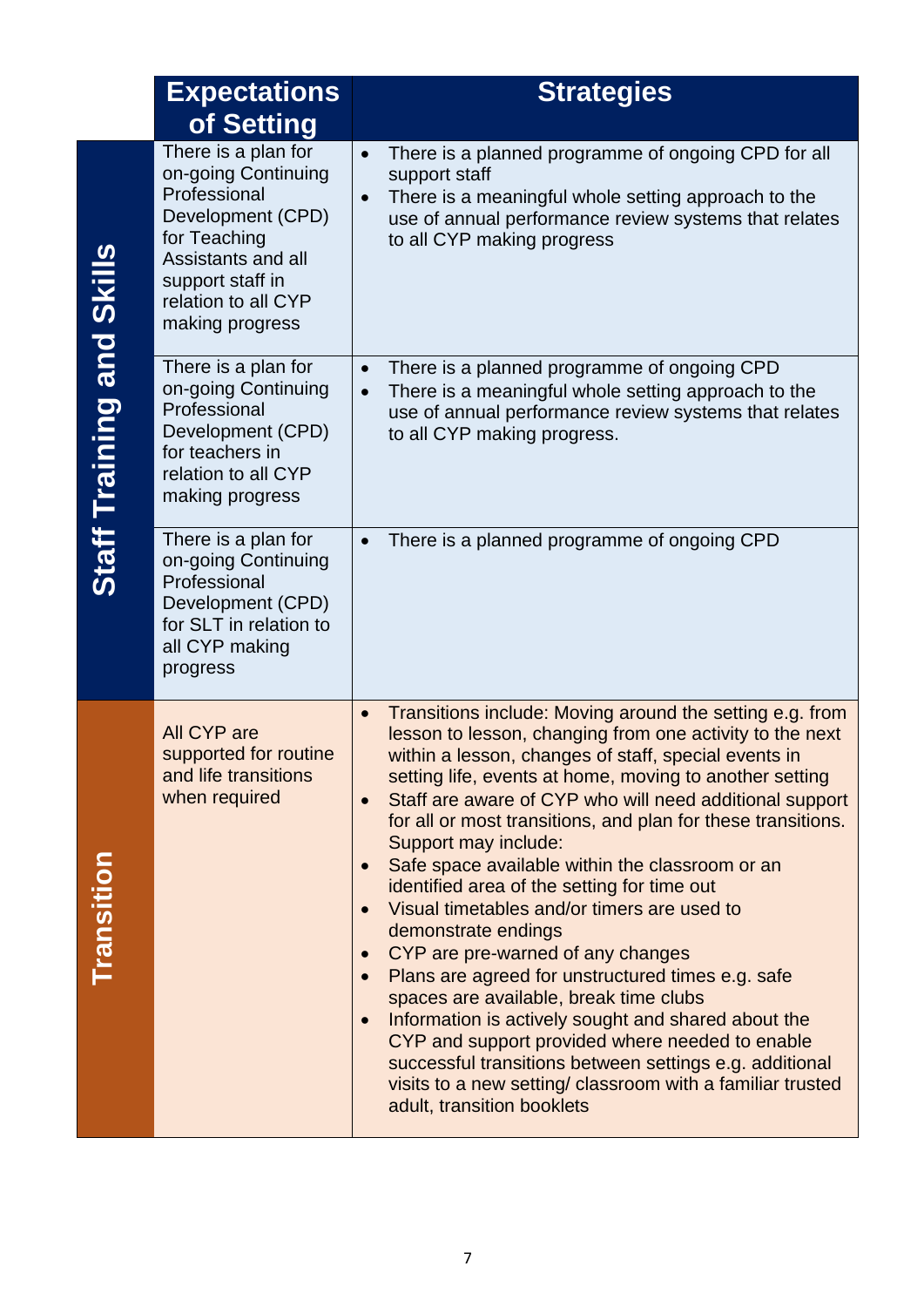## **Section Two: Support for broad areas of need**

This section provides guidance on the provision and strategies recommended to meet the needs of CYP with SEND by the four areas of need as set out in the SEND Code of Practice. **Further information and specific strategies are available in the East Sussex Special Education Needs Matrix: The Matrix - [Czone \(eastsussex.gov.uk\)](https://czone.eastsussex.gov.uk/inclusion-and-send/sen-matrix/the-matrix/)**

Children and young people may have needs across more than one category and certain conditions may not fall neatly into one area of need and therefore, when reviewing their provision, the four broad areas of need may be helpful as a guide to ensure rounded support.

### **Communication and Interaction**

The provision in this section should be **in addition** to the expectations in section one

|                                                                                                                                                                                                                                                                                                                                                                                                                                                                                                                                                                                                                                                                                                                                                                                                                                                                                                                                                     | <b>Approaches and Strategies</b>                                                                                                                                                                                                                                                                                                                                                                                                                                                                                                                                                                                                                  |  |
|-----------------------------------------------------------------------------------------------------------------------------------------------------------------------------------------------------------------------------------------------------------------------------------------------------------------------------------------------------------------------------------------------------------------------------------------------------------------------------------------------------------------------------------------------------------------------------------------------------------------------------------------------------------------------------------------------------------------------------------------------------------------------------------------------------------------------------------------------------------------------------------------------------------------------------------------------------|---------------------------------------------------------------------------------------------------------------------------------------------------------------------------------------------------------------------------------------------------------------------------------------------------------------------------------------------------------------------------------------------------------------------------------------------------------------------------------------------------------------------------------------------------------------------------------------------------------------------------------------------------|--|
| All staff should be aware of the stages of typical language development; the impact<br>$\bullet$<br>of speech, language and communication Needs (SCLN) in the classroom; and the<br>importance of the language environment on the CYP's ability to access academic,<br>social, personal and extra-curricular opportunities<br>The curriculum is adapted to promote full participation, support hands on learning,<br>$\bullet$<br>promote independence and support social inclusion<br>The curriculum is differentiated so that the content can be accessed independent of<br>$\bullet$<br>language and communication while supporting the development of key skills<br>There is modification of the teaching environment to take account of sensory needs<br>within and outside of the classroom e.g. transition from one room to another<br>Staff are skilled in adjusting the pace and order of activities to maintain interest and<br>attention |                                                                                                                                                                                                                                                                                                                                                                                                                                                                                                                                                                                                                                                   |  |
| <b>Identified</b><br><b>Barrier and/or</b>                                                                                                                                                                                                                                                                                                                                                                                                                                                                                                                                                                                                                                                                                                                                                                                                                                                                                                          | Provision and/or strategies expected to be made according to the<br>ages and stages of the learners                                                                                                                                                                                                                                                                                                                                                                                                                                                                                                                                               |  |
| <b>Need</b>                                                                                                                                                                                                                                                                                                                                                                                                                                                                                                                                                                                                                                                                                                                                                                                                                                                                                                                                         |                                                                                                                                                                                                                                                                                                                                                                                                                                                                                                                                                                                                                                                   |  |
| <b>Difficulties</b><br>saying what<br>they want and<br>being<br>understood                                                                                                                                                                                                                                                                                                                                                                                                                                                                                                                                                                                                                                                                                                                                                                                                                                                                          | Adults model correct use of language; sentences and<br>$\bullet$<br>grammatical structures<br>Give extra time to process what has been said and check<br>$\bullet$<br>understanding<br>Give extra time for the CYP to respond<br>$\bullet$<br>Carry out Language Link or Speech Link Programme or<br>$\bullet$<br>equivalent providing small group or individual language sessions<br>A range of opportunities are provided for CYP to develop their<br>$\bullet$<br>use of language e.g. songs, drama<br>An additional method of communication is provided; ICT (e.g.<br>laptop, tablet), symbol communication (e.g. Makaton, PECS &<br>symbols) |  |
| <b>Difficulties</b><br>understanding<br>what is being<br>said to them                                                                                                                                                                                                                                                                                                                                                                                                                                                                                                                                                                                                                                                                                                                                                                                                                                                                               | Cue attention individually by using the CYP's name before<br>$\bullet$<br>giving whole group instructions/information<br>Give clear and simple explanations using simple grammar<br>Chunk instructions into small steps, give them in order of<br>completion and give time to process in between<br>Staff are aware of the individual CYP's level of understanding<br>and moderate language accordingly                                                                                                                                                                                                                                           |  |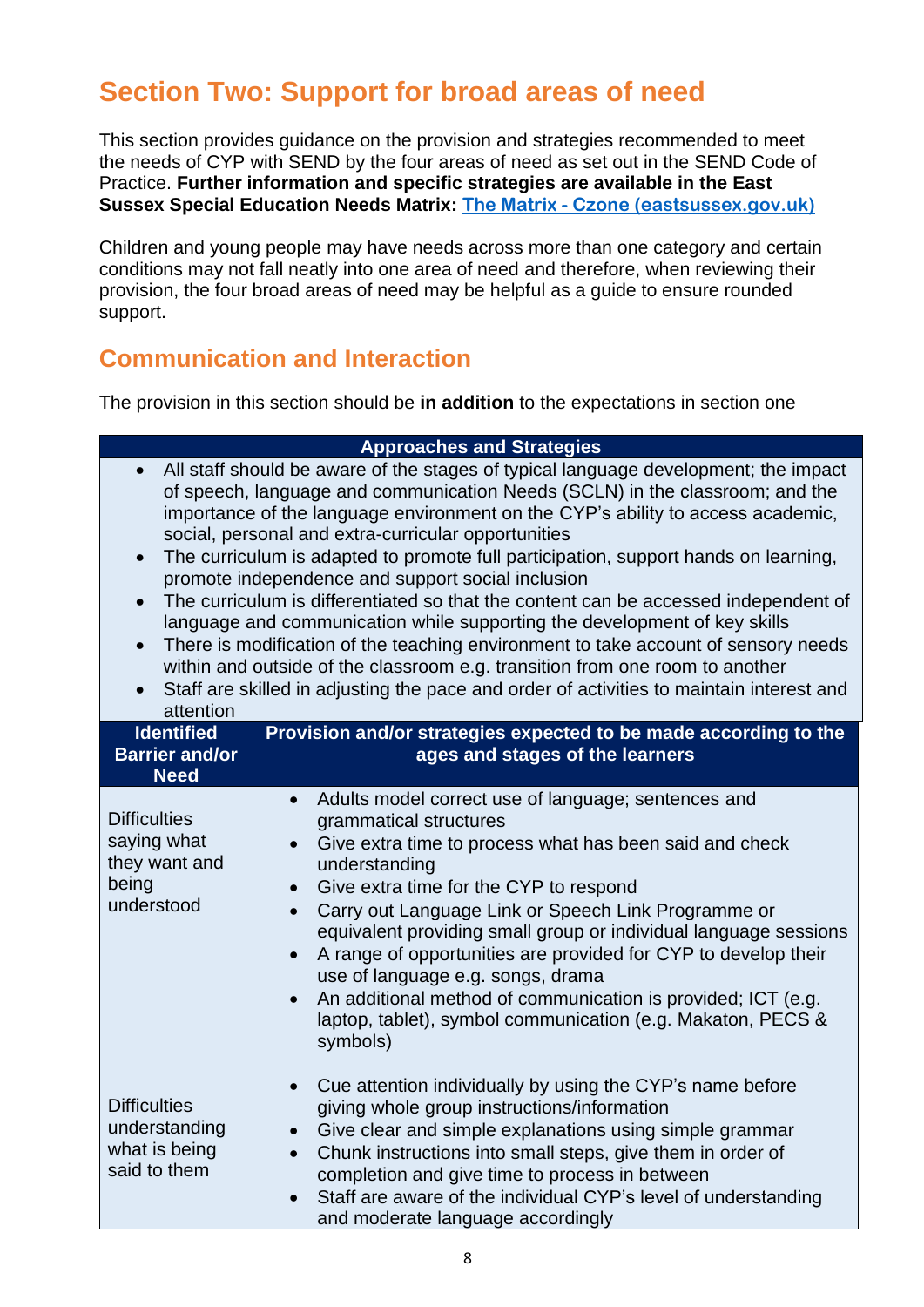|                                   | Use visual resources to alleviate load on auditory memory and<br>$\bullet$<br>organisational prompts; visual lesson plans, timetables,<br>instructions etc<br>Give extra time for the CYP to process what has been said<br>Ensure the pace of lessons is modified to enable the CYP to<br>process learning successfully<br>Pre-teach new vocabulary relating to curriculum topics<br>Be aware of the environment and limit any distractions; consider<br>a designated working area with few distractions<br>Consider access to exam modifications |
|-----------------------------------|---------------------------------------------------------------------------------------------------------------------------------------------------------------------------------------------------------------------------------------------------------------------------------------------------------------------------------------------------------------------------------------------------------------------------------------------------------------------------------------------------------------------------------------------------|
| Difficulties with                 | Reinforce verbal instructions with visual support and physical<br>$\bullet$<br>demonstration                                                                                                                                                                                                                                                                                                                                                                                                                                                      |
| auditory<br>memory                | Model and encourage the use of mind-mapping to support recall<br>of verbal information                                                                                                                                                                                                                                                                                                                                                                                                                                                            |
|                                   | Sequence and link ideas as visually as possible e.g. flow-charts,<br>word webs, mind-maps                                                                                                                                                                                                                                                                                                                                                                                                                                                         |
| CYP person<br>does not            | Small group teaching of specific interaction skills and social use<br>$\bullet$<br>of language                                                                                                                                                                                                                                                                                                                                                                                                                                                    |
| understand or<br>use social rules | Opportunities to generalise skills on a daily basis<br>Visual approaches used to develop social understanding e.g.                                                                                                                                                                                                                                                                                                                                                                                                                                |
| οf<br>communication               | social stories, comic strip conversations, prompts, signing<br>systems                                                                                                                                                                                                                                                                                                                                                                                                                                                                            |
|                                   | • Use peer mentor and peer support systems                                                                                                                                                                                                                                                                                                                                                                                                                                                                                                        |
| Difficulties with<br>language     | Cue attention individually by using the CYP's name followed by<br>$\bullet$<br>a key word instruction                                                                                                                                                                                                                                                                                                                                                                                                                                             |
| Difficulties with                 | Use literal language and simple step, explicit instructions<br>$\bullet$<br>Use visuals e.g. prompt cards                                                                                                                                                                                                                                                                                                                                                                                                                                         |
| communication                     | Staff are aware of their own and the CYP's non-verbal<br>$\bullet$<br>communication e.g. body language, tone of voice                                                                                                                                                                                                                                                                                                                                                                                                                             |
|                                   | Staff are aware of their pace of speech, providing processing<br>time.                                                                                                                                                                                                                                                                                                                                                                                                                                                                            |
|                                   | Consider the environment and the impact on the CYP's ability to<br>process language e.g. noise, lights and temperature                                                                                                                                                                                                                                                                                                                                                                                                                            |
|                                   | Staff are aware of the individual CYP's language and<br>$\bullet$<br>communication needs; some CYP may need a language-rich                                                                                                                                                                                                                                                                                                                                                                                                                       |
|                                   | environment and others may need language to be kept simple                                                                                                                                                                                                                                                                                                                                                                                                                                                                                        |
| Difficulties with                 | Consider providing opportunities for role play or use of puppets<br>$\bullet$<br>Support for literacy is provided; story planners, writing frames,                                                                                                                                                                                                                                                                                                                                                                                                |
| social<br>imagination             | intervention to teach reading comprehension<br>Use mind mapping or similar to help CYP to make links within                                                                                                                                                                                                                                                                                                                                                                                                                                       |
|                                   | their learning                                                                                                                                                                                                                                                                                                                                                                                                                                                                                                                                    |
|                                   | Small group intervention to teach understanding and inference<br>of emotions                                                                                                                                                                                                                                                                                                                                                                                                                                                                      |
|                                   | Provide support for understanding consequence e.g. social<br>$\bullet$<br>mapping, comic strip conversations                                                                                                                                                                                                                                                                                                                                                                                                                                      |
| Difficulty with                   | Identify the social misunderstandings and skills which need to<br>$\bullet$<br>be taught e.g. taking turns through to maintaining relationships                                                                                                                                                                                                                                                                                                                                                                                                   |
| social                            | and resolving conflict                                                                                                                                                                                                                                                                                                                                                                                                                                                                                                                            |
| communication                     | Provide intervention to develop social skills; 1:1 and/or small<br>$\bullet$<br>group to teach specific social skills                                                                                                                                                                                                                                                                                                                                                                                                                             |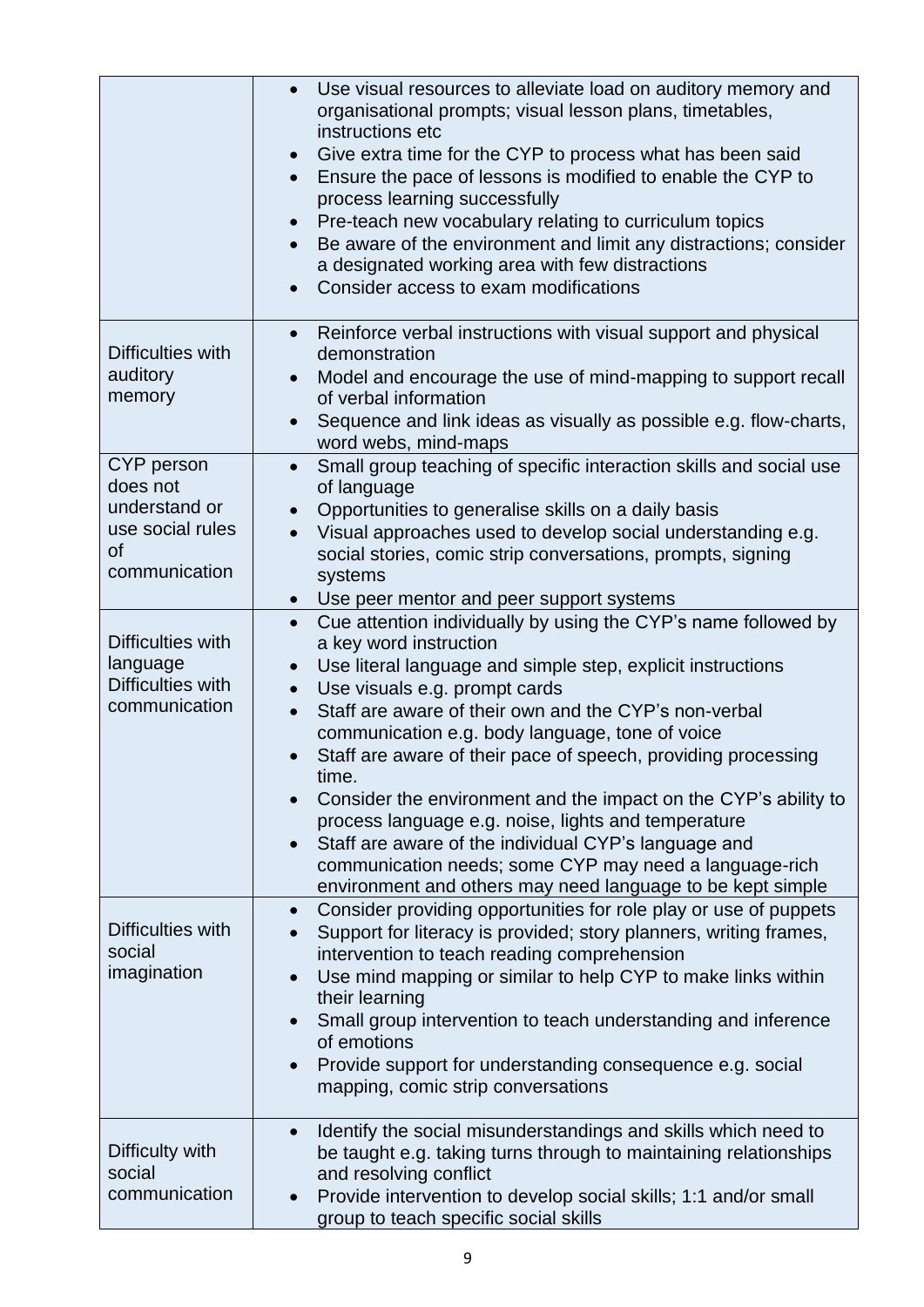| and developing<br>relationships                                                                                                                                                                                                                                                                                                                                                                                                                                                                                                                                                                                                                  | Provide support to understand social relationships e.g. social<br>mapping<br>Staff model social use of language<br>Provide support during unstructured times, breaktimes to model<br>and encourage successful interactions including peer support<br>from peer role models.<br>Provide opportunities to work as part of a group, allocating roles<br>or tasks within the group, giving the CYP a role/task in which                           |  |
|--------------------------------------------------------------------------------------------------------------------------------------------------------------------------------------------------------------------------------------------------------------------------------------------------------------------------------------------------------------------------------------------------------------------------------------------------------------------------------------------------------------------------------------------------------------------------------------------------------------------------------------------------|-----------------------------------------------------------------------------------------------------------------------------------------------------------------------------------------------------------------------------------------------------------------------------------------------------------------------------------------------------------------------------------------------------------------------------------------------|--|
|                                                                                                                                                                                                                                                                                                                                                                                                                                                                                                                                                                                                                                                  | they are competent.<br>Provide specific intervention programme e.g. circle of friends                                                                                                                                                                                                                                                                                                                                                         |  |
| Difficulty/anxiety<br>with<br>unpredictable<br>environment                                                                                                                                                                                                                                                                                                                                                                                                                                                                                                                                                                                       | Provide preparation for change including staff and transitions<br>from activities, rooms, settings<br>Provide visual supports including visual timetables<br>Use social stories and comic strip conversation to explain new<br>situations and changes to routines<br>Provide a calm learning environment<br>Provide expectations that a clear, explicit and consistent<br>$\bullet$<br>Provide a familiar mentor support; adults and/or peers |  |
| Sensory and<br>physical needs<br>relating to<br>communication<br>and interaction                                                                                                                                                                                                                                                                                                                                                                                                                                                                                                                                                                 | Modification of teaching environment to take account of sensory<br>$\bullet$<br>needs and support self-regulation<br>Provide opportunities to teach self-regulation strategies to<br>enable CYP to manage their sensory needs e.g. Zones of<br>Regulation<br>Provide breaks in learning for movement<br>$\bullet$<br>Implement strategies and programs on the advice of relevant<br>specialists, e.g. SALT                                    |  |
|                                                                                                                                                                                                                                                                                                                                                                                                                                                                                                                                                                                                                                                  | <b>Further information</b>                                                                                                                                                                                                                                                                                                                                                                                                                    |  |
| <b>ESCC SEN Matrix The Matrix - Czone (eastsussex.gov.uk)</b><br>Training in supporting CYP with SLCN and ASC or specific related programmes -<br>provided by CLASS, SEN and inclusion training - Czone (eastsussex.gov.uk)<br>Advice support and training provided by Speech and Language Therapy Service<br>(SALT) Speech and Language Therapy (SaLT) - East Sussex Healthcare NHS<br>Trust (esht.nhs.uk)<br>Language Link – secondary and primary information from SALT<br>Advice, support and training provided by Children's Integrated Therapy and<br>Equipment Services (CITES) Children's Integrated Therapy Service<br>(kentcht.nhs.uk) |                                                                                                                                                                                                                                                                                                                                                                                                                                               |  |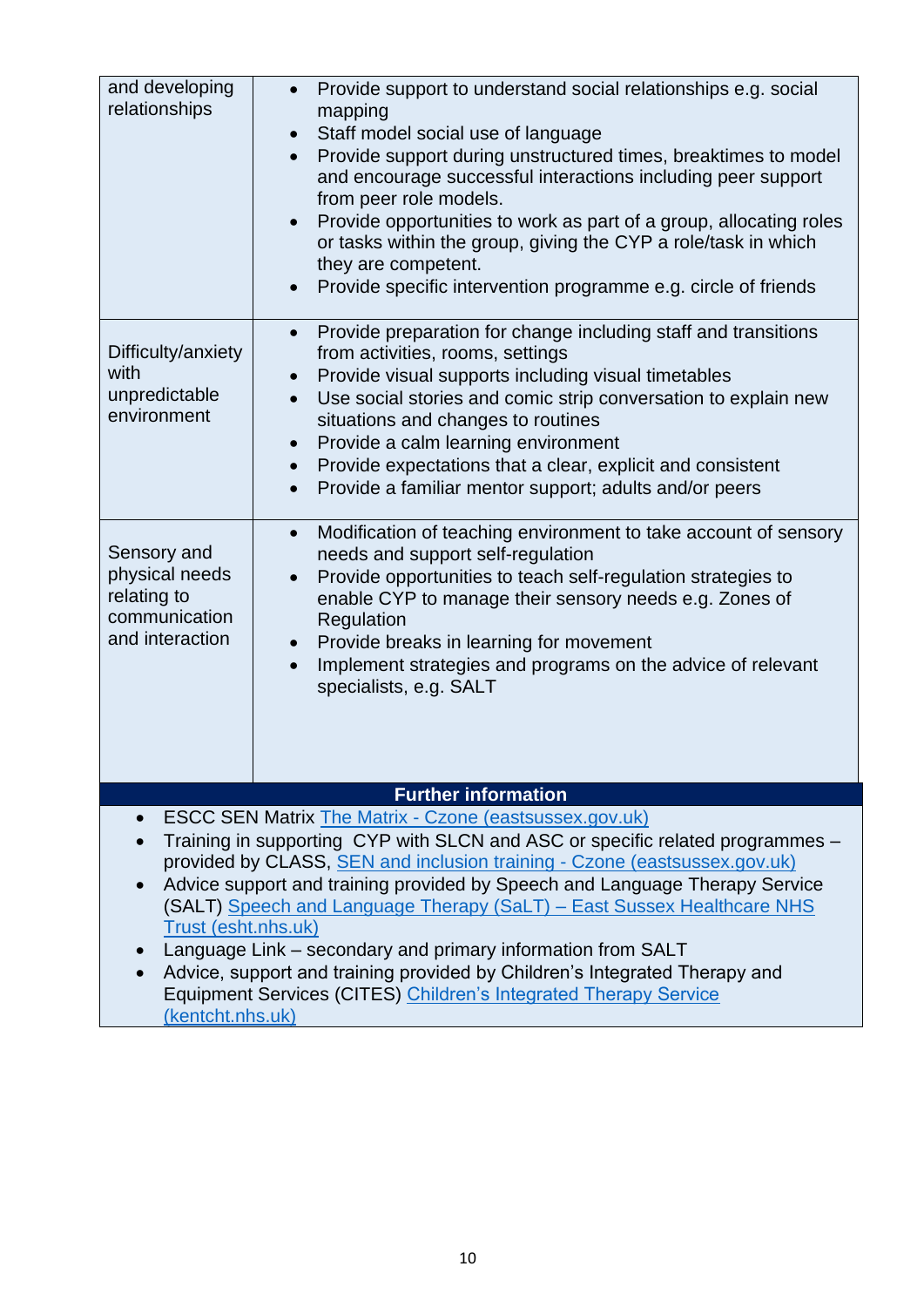## **Cognition and Learning**

The provision in this section should be **in addition** to the expectations in section one

|                                                                                                                                                                                                                                                                                                                                                                                                                                                                                                                                                                                                                                                                                                                                                                                                | <b>Approaches and Strategies</b>                                                                                                                                                                                                                                                                                                                                                                                                                                                                                                                                                                                                                                                           |  |
|------------------------------------------------------------------------------------------------------------------------------------------------------------------------------------------------------------------------------------------------------------------------------------------------------------------------------------------------------------------------------------------------------------------------------------------------------------------------------------------------------------------------------------------------------------------------------------------------------------------------------------------------------------------------------------------------------------------------------------------------------------------------------------------------|--------------------------------------------------------------------------------------------------------------------------------------------------------------------------------------------------------------------------------------------------------------------------------------------------------------------------------------------------------------------------------------------------------------------------------------------------------------------------------------------------------------------------------------------------------------------------------------------------------------------------------------------------------------------------------------------|--|
| Curriculum is differentiated so that content can be accessed independent of specific<br>$\bullet$<br>difficulties while supporting the development of key skills; academic, social and<br>emotional<br>Intervention programmes that are used to support learning have a strong evidence<br>$\bullet$<br>base of effectiveness. Staff delivering the intervention programmes are trained and<br>the delivery of the intervention monitored<br>Curriculum provides opportunities for repetition, over learning and consolidation of<br>$\bullet$<br>skills at an appropriate level<br>Effective use of ICT equipment to support learning<br>$\bullet$<br>Advice from outside agencies or specialists within the setting are incorporated into<br>$\bullet$<br>classroom or intervention sessions |                                                                                                                                                                                                                                                                                                                                                                                                                                                                                                                                                                                                                                                                                            |  |
| <b>Identified</b><br><b>Barrier and/or</b><br><b>Need</b>                                                                                                                                                                                                                                                                                                                                                                                                                                                                                                                                                                                                                                                                                                                                      | Provision and/or strategies expected to be made according to the<br>ages and stages of the learners                                                                                                                                                                                                                                                                                                                                                                                                                                                                                                                                                                                        |  |
| <b>Limited attention</b><br>span compared<br>to<br>developmentally<br>appropriate<br>milestones                                                                                                                                                                                                                                                                                                                                                                                                                                                                                                                                                                                                                                                                                                | Modification of environment and the teaching of skills to develop<br>$\bullet$<br>attention and on task behaviours<br>Provide regular, short breaks e.g. movement breaks<br>$\bullet$<br>Follow instructional hierarchy: clear and simple instructions,<br>$\bullet$<br>breaking down longer instructions and giving one instruction at a<br>time<br>Use visual prompts including timetable, lesson plans and<br>instructions<br>Use backward chaining<br>$\bullet$<br>Use of timers                                                                                                                                                                                                       |  |
| <b>Difficulties with</b><br>learning:<br>i.e. despite<br>appropriate<br>differentiation<br>and<br>interventions,<br>making<br>inadequate<br>progress over<br>time across the<br>curriculum and<br>working below<br>age related<br>expectations                                                                                                                                                                                                                                                                                                                                                                                                                                                                                                                                                 | Use Assessment for Learning tools to identify the areas of need<br>$\bullet$<br>in consultation with the CYP or observation<br>Cue attention individually before giving whole group/class<br>$\bullet$<br>instructions/information<br>Follow instructional hierarchy: clear and simple instructions,<br>breaking down longer instructions and giving one instruction at a<br>time<br>Use visual prompts, instructions and cues<br>Give additional time for processing<br>Pre-teaching of vocabulary e.g. particularly in relation to a new<br>topic<br>Use real life examples to replace abstract concepts<br>Adopt a multi-sensory approach to learning including reading and<br>spelling |  |
| <b>Specific learning</b><br>difficulties<br>(SpLD) affecting<br>one or more<br>specific aspect<br>of learning, e.g.                                                                                                                                                                                                                                                                                                                                                                                                                                                                                                                                                                                                                                                                            | Use Assessment for Learning tools to identify the areas of need<br>$\bullet$<br>in consultation with the CYP or observation<br>Use metacognition approaches i.e. learning to learn, teach study<br>skills explicitly alongside content e.g. planning and organisation<br>skills and thinking and reasoning skills<br>Teach and practice a range of working memory strategies                                                                                                                                                                                                                                                                                                               |  |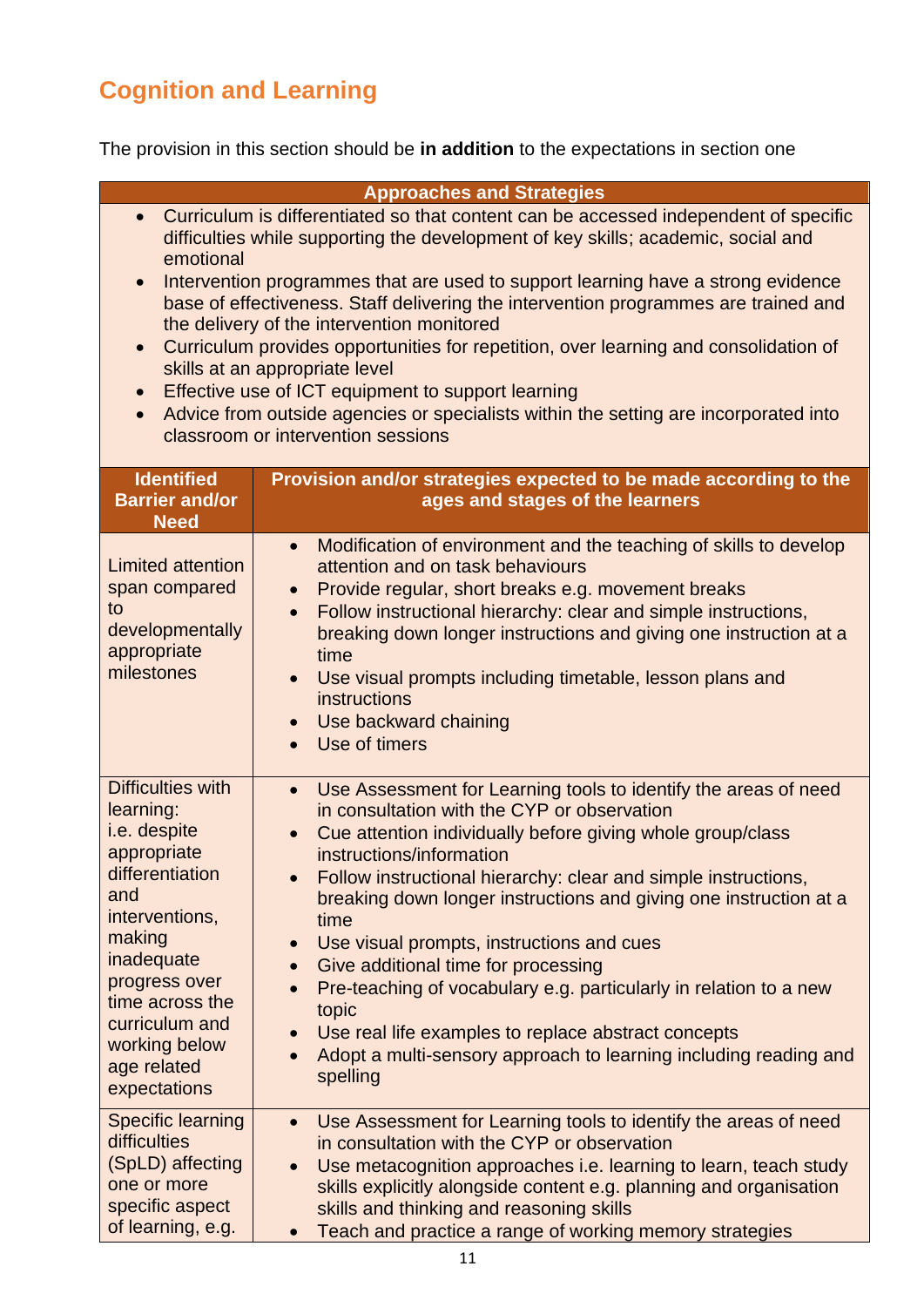| literacy and/or<br>numeracy<br>difficulties or<br>specific<br>language<br>impairment.<br>(N.B. a small<br>number of CYP<br>may have a<br>formal diagnosis<br>of e.g. dyslexia,<br>dyscalculia or<br>dyspraxia.<br><b>Provision is</b><br>provided in line<br>with the needs<br>of the CYP and<br>is not<br>dependant on<br>any formal<br>diagnosis)                                                                                                                                                                          | Use alternative presentation in materials e.g. font, colour of<br>$\bullet$<br>paper, line spacing, lighting, overlays<br>Use of specialist resources for the development of literacy and<br>numeracy<br>Use of strategies for scaffolding literacy based tasks e.g. writing<br>frames, sequencing, cue cards, highlighting<br>Access to alternative means of recording e.g. mind-mapping,<br>video or audio recording, dictation, use of ICT<br>Staff are aware of the advice received from specialist agencies<br>e.g. Educational Psychologists (EPS) Communication, Learning<br>and Autism Support Service (CLASS)<br>Use of visual aids to reduce memory load<br>$\bullet$<br>Consideration of adjustments for assessments and exams<br>$\bullet$ |  |
|------------------------------------------------------------------------------------------------------------------------------------------------------------------------------------------------------------------------------------------------------------------------------------------------------------------------------------------------------------------------------------------------------------------------------------------------------------------------------------------------------------------------------|--------------------------------------------------------------------------------------------------------------------------------------------------------------------------------------------------------------------------------------------------------------------------------------------------------------------------------------------------------------------------------------------------------------------------------------------------------------------------------------------------------------------------------------------------------------------------------------------------------------------------------------------------------------------------------------------------------------------------------------------------------|--|
| Generalised<br>learning<br>difficulties. May<br>have: difficulties<br>in<br>understanding<br>concept,<br>memory,<br>attention,<br>processing<br>difficulties.<br>May have:<br>difficulties<br>across the<br>curriculum but<br>with some areas<br>of strength                                                                                                                                                                                                                                                                 | Adjustment, modification and differentiation of the curriculum to<br>$\bullet$<br>enable the CYP to access the curriculum<br>Adopt a multi-sensory approach to teaching and learning<br>Support self-esteem and participation through finding genuine<br>$\bullet$<br>opportunities to praise the CYP in front of their peers, celebrating<br>strengths and reinforcing success<br>Flexible grouping which enables the CYP to work with good role<br>$\bullet$<br>models that focuses on functional skills and area of need<br>Advice from Educational Psychologists (EPS) Communication,<br><b>Learning and Autism Support Service (CLASS)</b>                                                                                                        |  |
|                                                                                                                                                                                                                                                                                                                                                                                                                                                                                                                              | <b>Further information</b>                                                                                                                                                                                                                                                                                                                                                                                                                                                                                                                                                                                                                                                                                                                             |  |
| <b>ESCC SEN Matrix The Matrix - Czone (eastsussex.gov.uk)</b><br>Advice, support and training provided by CLASS SEN and inclusion training - Czone<br>(eastsussex.gov.uk)<br>Advice support and training provided by Speech and Language Therapy Service<br>(SALT) Speech and Language Therapy (SaLT) - East Sussex Healthcare NHS<br>Trust (esht.nhs.uk)<br>Advice, support and training provided by Children's Integrated Therapy and<br>Equipment Services (CITES) Children's Integrated Therapy Service (kentcht.nhs.uk) |                                                                                                                                                                                                                                                                                                                                                                                                                                                                                                                                                                                                                                                                                                                                                        |  |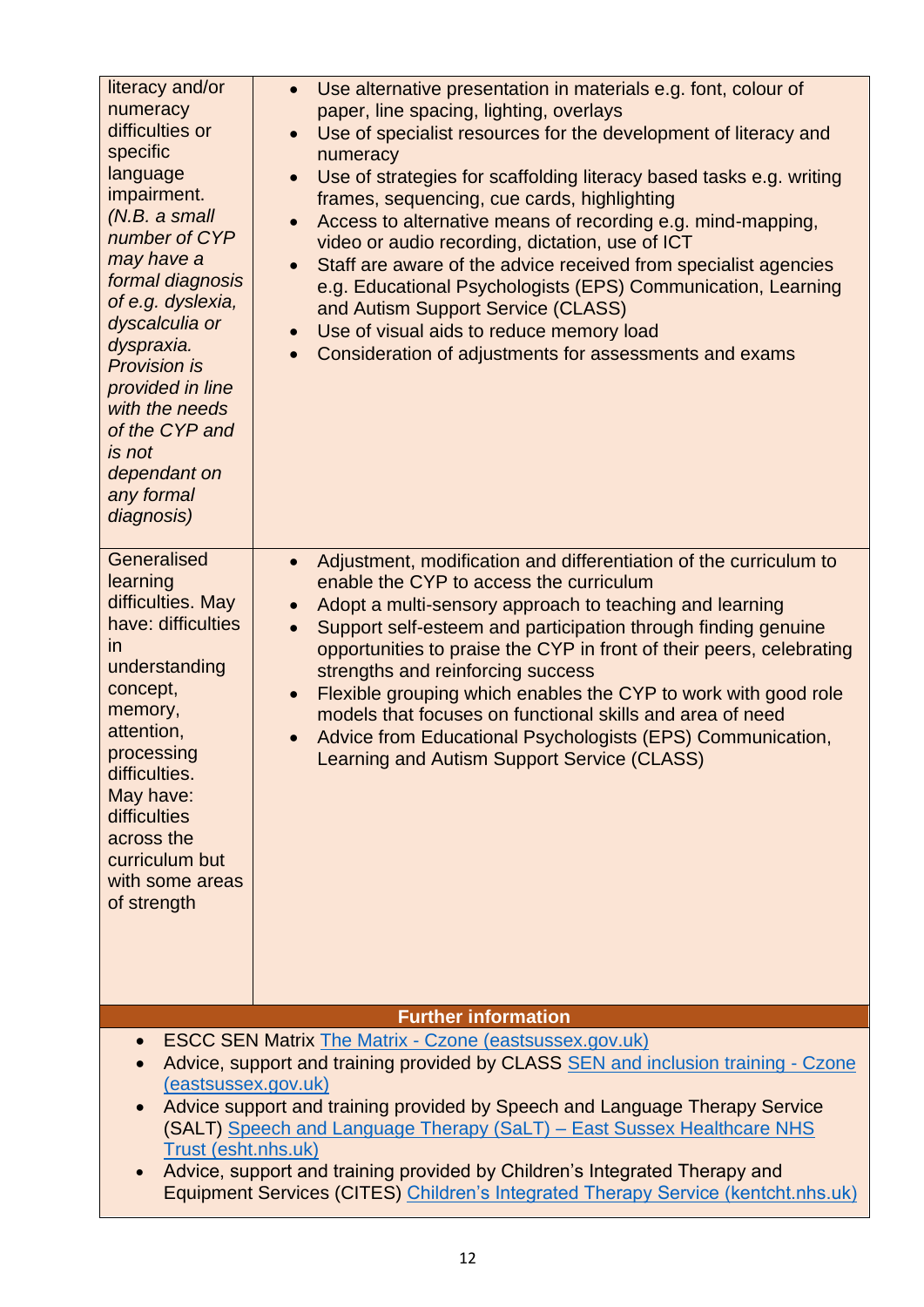## **Social, Emotional and Mental Health Difficulties (SEMH)**

The provision in this section should be **in addition** to the expectations in section one

#### **Approaches and Strategies**

- Persistent difficult or antisocial behaviours do not necessarily mean that a child or young person has SEND. Where there are concerns, there should be an assessment to determine whether there are any causal factors such as unidentified learning difficulties, difficulties with communication or mental health issues. Learning needs should also be reviewed using the setting's own screening or assessment tools or external advice to ensure that any SEMH needs or behavioural difficulties are not caused by an unmet learning need or communication difficulty.
- If a child has poor attendance or is not attending at all, the setting should make appropriate referrals to Local Authority or external services and work with the CYP, family and team around the child to bring about reintegration or placement change
- Use a whole setting approach to promote wellbeing and resilience e.g. Therapeutic Thinking – see section one for Pastoral Support for All and Leadership
- Training for staff in understanding how a child may be communicating through their behaviour e.g. Therapeutic Thinking training
- Training for staff in Attachment Awareness e.g. Virtual School training
- Differentiation of behaviour policy to take account of diverse needs
- Planning for social and emotional needs of CYP dependent on presentation and nature of needs e.g. different types of attachment
- Run nurture groups or intervention e.g. support from an ELSA/Learning Mentor, following Nurture Principles, run by trained staff, co-ordinated across the setting and seeking to reintegrate CYP by reviewing carefully targeted outcomes
- Careful planning and discussion with parent/carers and CYP about transition to secure continuity of experience for the CYP
- Identification of a key worker who forms a meaningful and genuine relationship with the child
- Range of additional opportunities for social and emotional development e.g. teaching de-escalation strategies and social skills, buddy systems, circle time, circle of friends
- Support available for staff working with CYP with SEMH via group or individual supervision or debrief sessions
- CYP's involvement in developing Additional Support Plans e.g. agreeing to expectations and problem-solving strategies such as mediation

| Safe spaces are identified for when a quiet time is needed |  |  |
|------------------------------------------------------------|--|--|
|                                                            |  |  |

| <b>Identified</b><br><b>Barrier and/or</b><br><b>Need</b>                             | Provision and/or strategies expected to be made according to the<br>ages and stages of the learners                                                                                                                                                                                                                                                                                                                                                                                                                                                                               |
|---------------------------------------------------------------------------------------|-----------------------------------------------------------------------------------------------------------------------------------------------------------------------------------------------------------------------------------------------------------------------------------------------------------------------------------------------------------------------------------------------------------------------------------------------------------------------------------------------------------------------------------------------------------------------------------|
| <b>Difficulties</b><br>participating and<br>presenting as<br>withdrawn or<br>isolated | • Use Assessment for Learning tools to identify the areas of need<br>in consultation with the CYP and/or observation. Identify parts of<br>the curriculum they find easier to manage and/or their specific<br>areas of interest and use these to develop confidence<br>• Hold onto successes for the CYP e.g. success books<br>• Plan targeted support around the identified needs of the CYP to<br>develop skills in social, emotional and behavioural development<br>as well as building confidence and a sense of belonging e.g.<br>Circle of Friends, buddying/peer mentoring |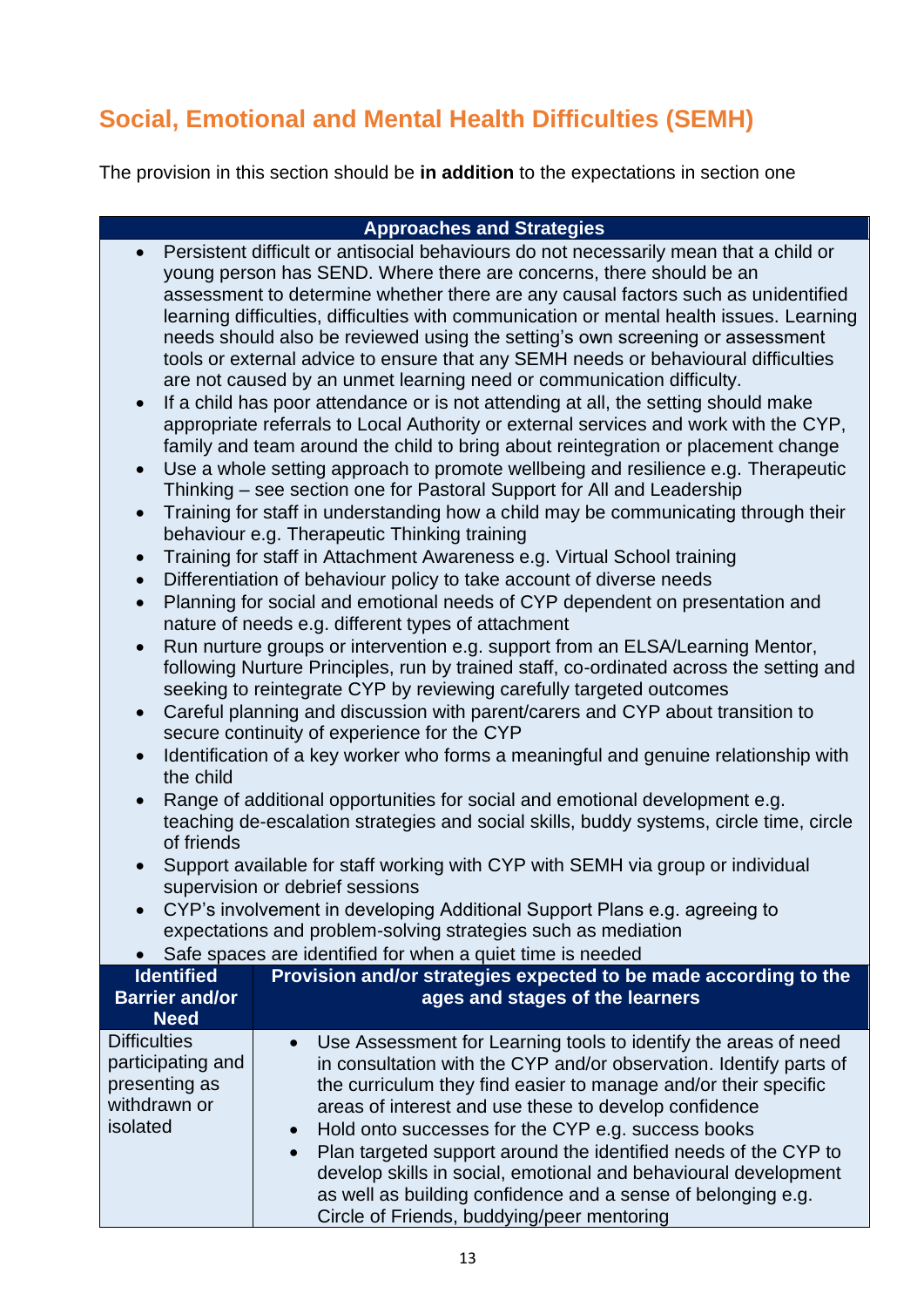|                                                      | Pre – teach resilience tools and build use into the everyday<br>curriculum e.g. relaxation skills, breathing exercises, visualisation,<br>massage, music, colouring<br>Provide an emotionally secure and safe environment, with good<br>setting/classroom organisation which provides predictability for<br>CYP and consistency of management in all curriculum areas<br>Establishment of routines with predictable sequences and events<br>with preparation for changes that may occur in routine                                                                                                                                                                                                                                                                                                                                                                                                                                                                                                                                                                                                                                                                                                                                                                                                                                                                                                                                                                                                                                                                                                                                                                                                                                                                                                                                                                                                                                                                                                                                                                                                                                                                                                                                                                                                                                                                                                |
|------------------------------------------------------|---------------------------------------------------------------------------------------------------------------------------------------------------------------------------------------------------------------------------------------------------------------------------------------------------------------------------------------------------------------------------------------------------------------------------------------------------------------------------------------------------------------------------------------------------------------------------------------------------------------------------------------------------------------------------------------------------------------------------------------------------------------------------------------------------------------------------------------------------------------------------------------------------------------------------------------------------------------------------------------------------------------------------------------------------------------------------------------------------------------------------------------------------------------------------------------------------------------------------------------------------------------------------------------------------------------------------------------------------------------------------------------------------------------------------------------------------------------------------------------------------------------------------------------------------------------------------------------------------------------------------------------------------------------------------------------------------------------------------------------------------------------------------------------------------------------------------------------------------------------------------------------------------------------------------------------------------------------------------------------------------------------------------------------------------------------------------------------------------------------------------------------------------------------------------------------------------------------------------------------------------------------------------------------------------------------------------------------------------------------------------------------------------|
| Displaying<br>difficult or<br>dangerous<br>behaviour | Consistently adopt a therapeutic approach e.g. Therapeutic<br>Thinking; understand the basis for the behaviour e.g. what is the<br>history/context? Understand that behaviour is a method of<br>communication i.e. what is the CYP trying to tell us with their<br>behaviour? Have 'unconditional positive regard' separating what<br>a CYP has done in the past from the inherent value they possess.<br>Reasonable adjustments are made i.e. settings differentiate for<br>SEMH in the same way that they differentiate for learning<br>Have a flexible approach to a range of different behaviours<br>$\bullet$<br>Be mindful of curriculum topics that might trigger traumatic<br>events. Prepare CYP for these sessions so they can prepare<br>Encourage CYP to freely express ideas and feelings, such as joy,<br>sadness, frustration and fear, enabling CYP to develop strategies<br>to cope with new, challenging or stressful situations<br>Plan targeted support around the identified needs of CYP to<br>develop skills in the areas of social, emotional and behavioural<br>development, for example Circle of Friends intervention (or other<br>support group), to encourage belonging and social skills<br>development<br>Give specific opportunities for adults and supportive peers to<br>model appropriate behaviour responses and attitude/approach to<br>learning<br>• Use choices to allow the CYP some control with the same end<br>result e.g. Would you like to talk to me now or in one minute?<br>Establish routines with predictable sequences and events with<br>$\bullet$<br>preparation for changes that may occur in routine<br>Positive behaviour system in place for less structured times of the<br>day and for extra curricula activities with planned intervention for<br>identified CYP<br>Provide opportunities for reparation as close to incidents as<br>possible<br>Relate to the CYP at their emotional/social age rather than their<br>chronological age<br>Allow extra processing time<br>$\bullet$<br>Explicitly empathise as empathy breeds empathy<br>$\bullet$<br>Additional discussions between current and future staff at points<br>of transition<br>On-going, regular communication with parent/carers<br>Regular review of Additional Needs Plan/Support Plan e.g. SEN<br>Support Plan/Individual Behaviour Support Plan, Risk<br>Assessment |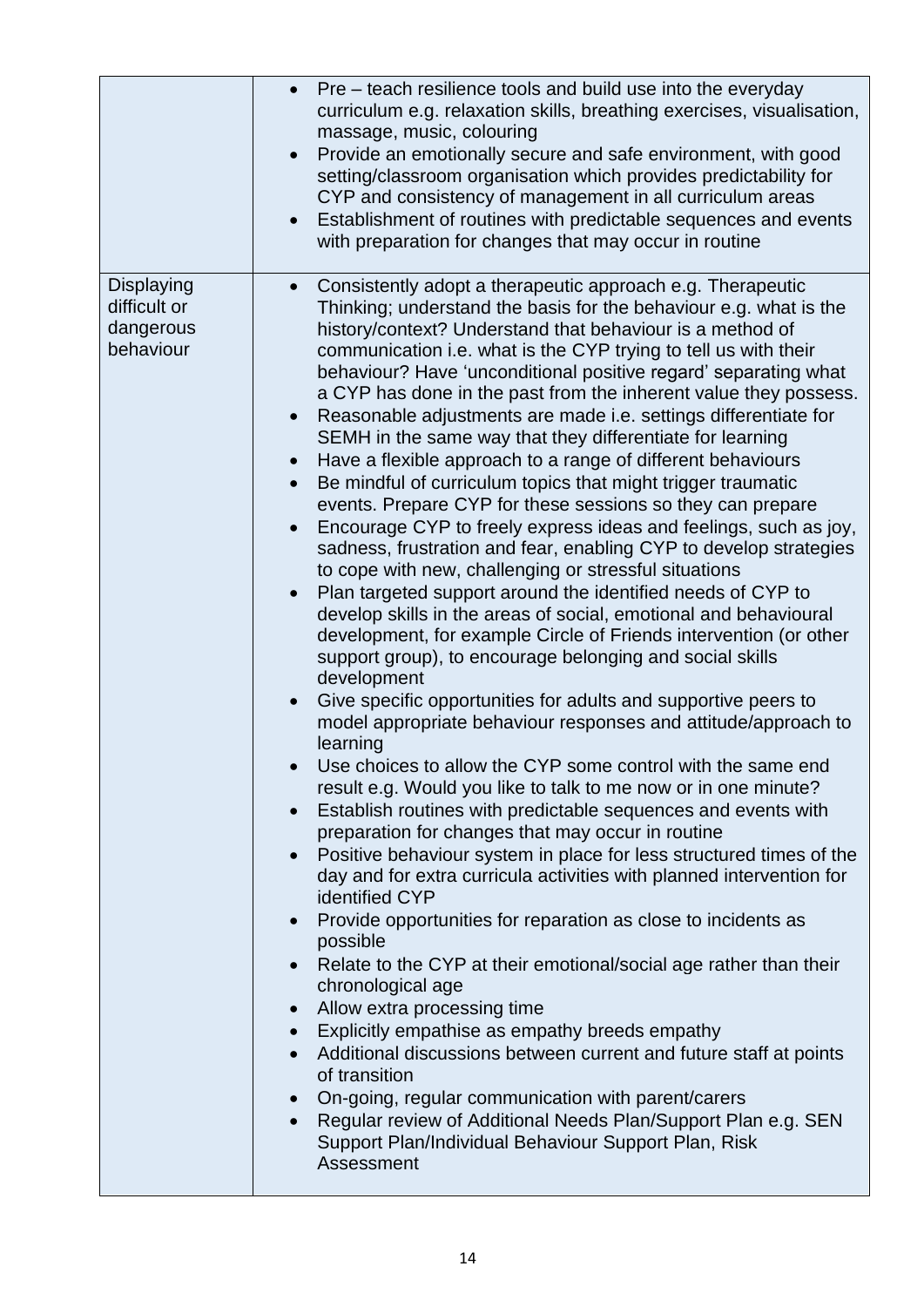| Behaviours may<br>reflect:<br>• Anxiety /<br>depression<br>• Self-harming<br>• Substance<br>misuse<br>• Eating<br>disorders | Understand the basis for the behaviour i.e. unpick the behaviours:<br>$\bullet$<br>negative and positive behaviours – what lies behind them?<br>Consider the history, when did the behaviour start to change?<br>Adopt a multi-professional approach e.g. Educational Psychology<br>Service, School Nurse and other health professionals<br>With a trusted adult identify the issue with the CYP, engaging with<br>them, commenting<br>Liaison and collaboration with home is essential to understand<br>the wider picture – consideration of parental sensitivities and<br>potential triggers<br>Look at guidance specific to self-harm<br>$\bullet$                                                                                                                                                                                                                                                                                                                                                                                                                                                                                                                                                           |
|-----------------------------------------------------------------------------------------------------------------------------|-----------------------------------------------------------------------------------------------------------------------------------------------------------------------------------------------------------------------------------------------------------------------------------------------------------------------------------------------------------------------------------------------------------------------------------------------------------------------------------------------------------------------------------------------------------------------------------------------------------------------------------------------------------------------------------------------------------------------------------------------------------------------------------------------------------------------------------------------------------------------------------------------------------------------------------------------------------------------------------------------------------------------------------------------------------------------------------------------------------------------------------------------------------------------------------------------------------------|
| Physical<br>symptoms that<br>are medically<br>unexplained e.g.<br>soiling, stomach<br>pains                                 | Keep a log and analyse pattern or trends to identify triggers<br>$\bullet$<br>Liaise with school nurse and relevant health professionals                                                                                                                                                                                                                                                                                                                                                                                                                                                                                                                                                                                                                                                                                                                                                                                                                                                                                                                                                                                                                                                                        |
| Attention<br>difficulties                                                                                                   | Understanding the reasons, is there a pattern? How can the<br>underlying need be met? e.g. adjustments to the curriculum,<br>differentiation<br>Allow time for frequent movement breaks<br>Provide a clear structure to the day; Establish routines with<br>predictable sequences and events with preparation for changes<br>that may occur in routine<br>Give careful explanations to peers as to why some CYP may<br>need extra help or support for some things or feel upset by a<br>particular thing, to help CYP understand that their needs will be<br>met<br>Be aware of times of the day that may be more difficult<br>Staff working with the CYP to be aware of the reasonable<br>$\bullet$<br>adjustments that are in place for the CYP including individualised<br>adjustments to the behaviour policy                                                                                                                                                                                                                                                                                                                                                                                               |
| Attachment<br>difficulties                                                                                                  | Regular liaison with parent/carers to establish a shared<br>$\bullet$<br>understanding of the CYP's needs and strengths<br>Implement good transition plans, in liaison with parent/carers,<br>when CYP starts at the setting, changes year group etc which<br>includes a hand over between key members of staff<br>Review meetings should coincide with reviewing the Personal<br>Education Plans (PEP) for Looked After Children where possible<br>Maximize opportunities through whole class teaching and where<br>appropriate small groups, to develop: a sense of belonging,<br>esteem, communication skills, listening skills, emotional literacy,<br>resilience, social and emotional aspects of learning, self-<br>awareness, self-organisation and independence, opportunities for<br>taking responsibility, opportunities to take on a role outside of<br>current expertise<br>Supportive, structured curriculum that takes into account the<br>social and emotional needs of the CYP dependent on<br>presentation and nature of needs e.g. different types of<br>attachment<br>All staff trained and aware of CYP with attachment difficulties,<br>how they should respond to them and the reasonable |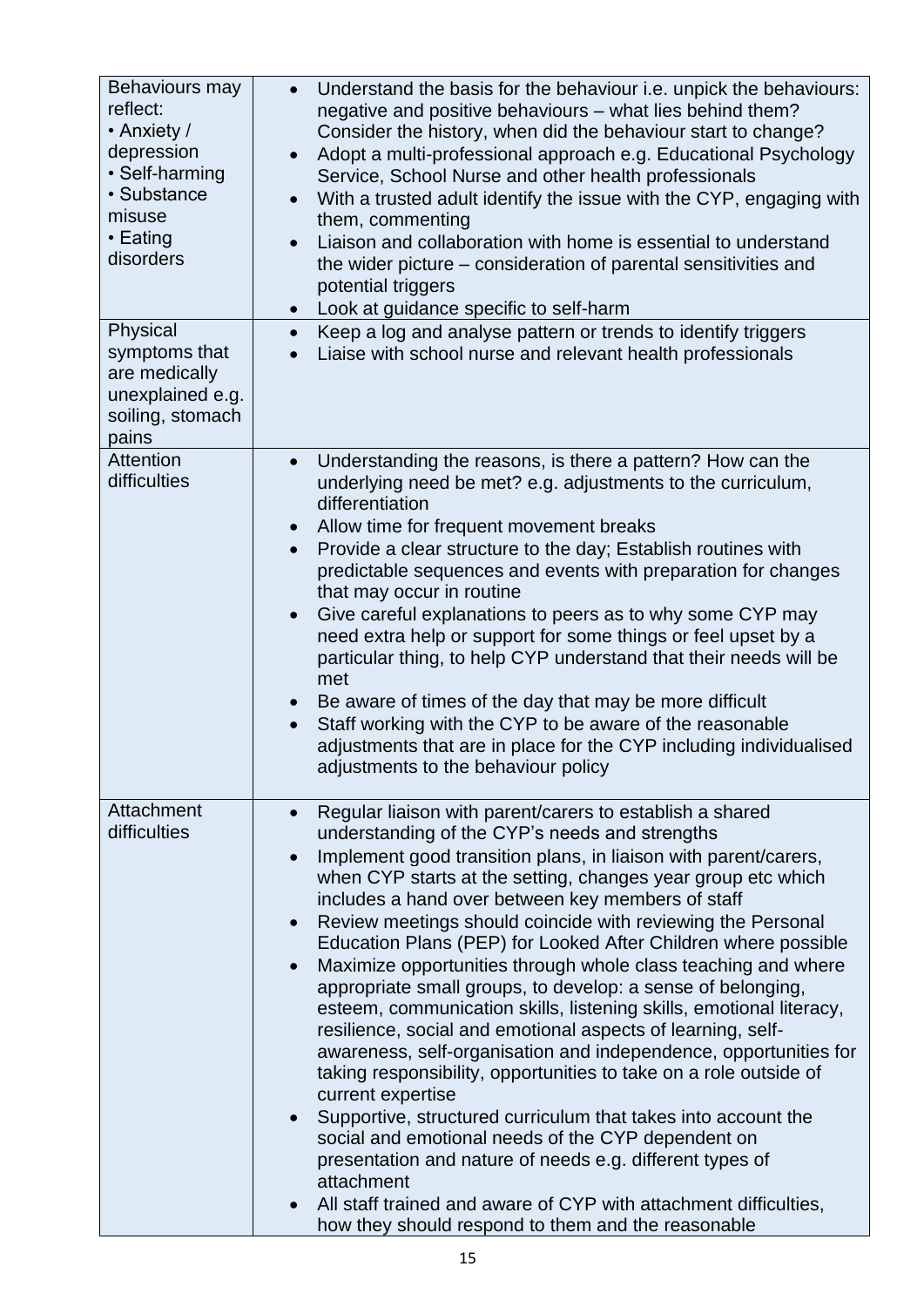|                                  | adjustments in place for them including adjustments to the<br>behaviour policy                                                          |
|----------------------------------|-----------------------------------------------------------------------------------------------------------------------------------------|
|                                  | Liaison with the Virtual School for training and advice<br>$\bullet$                                                                    |
| Low level                        | Staff use differentiated voice, gesture and body language<br>$\bullet$                                                                  |
| disruption or<br>attention       | Focus on supporting the identified need the behaviour is<br>$\bullet$<br>communicating e.g. reducing anxiety                            |
| seeking<br>behaviours            | Consistently provide positive reinforcement of expectations using<br>$\bullet$<br>scripts for verbal interactions                       |
|                                  | Use visual prompts to support ideas and understanding<br>$\bullet$                                                                      |
|                                  | Hold on to the CYP's successes e.g. success books                                                                                       |
|                                  | Praise is explicit and meaningful to the CYP and considers their<br>$\bullet$                                                           |
|                                  | individual presentation and nature of needs                                                                                             |
|                                  |                                                                                                                                         |
| Difficulty in<br>making and      | Run nurture groups or intervention set up with Nurture Principles<br>$\bullet$<br>to support personal, social and emotional development |
| maintaining                      | Enhanced Personal, Social, Health and Economic Education                                                                                |
| healthy<br>relationships         | (PSHEE)/Social and Emotional Aspects of Learning (SEAL)<br>programme and re-enforcement throughout the school day                       |
|                                  | including:<br>• Ongoing support for CYP in understanding their right to be kept                                                         |
|                                  | safe by others<br>• Opportunities to explore ways of managing emotions so that                                                          |
|                                  | CYP don't hurt themselves or others                                                                                                     |
|                                  | • Opportunities to explore the development of close relationships,                                                                      |
|                                  | enabling the growth of self-assurance and promoting a sense of                                                                          |
|                                  | belonging which allows CYP to explore the world from a secure<br>base                                                                   |
|                                  | A range of differentiated opportunities for social and emotional<br>development e.g. social skills, buddy systems, friendship           |
|                                  | strategies, circle time, circle of friends                                                                                              |
|                                  | Restorative approach is taken including opportunities for                                                                               |
|                                  | reparation as close to incidents as possible                                                                                            |
|                                  |                                                                                                                                         |
| <b>Difficulties</b>              | Staff understand the reasons and any underlying cause<br>$\bullet$                                                                      |
| following and<br>accepting adult | Consistently use positive and/or calming scripts to redirect,<br>reinforce expectations                                                 |
| direction                        | Give specific opportunities for adults and supportive peers to                                                                          |
|                                  | model appropriate behaviour responses and attitude/approach to<br>learning                                                              |
|                                  | Experiences and tasks are challenging but achievable to engage<br>and motivate                                                          |
|                                  | Instructions are explicit and concise with limited choices to                                                                           |
|                                  | engage and motivate and supported with the use of visuals e.g.                                                                          |
|                                  | timetables, task planners, timers                                                                                                       |
|                                  | Reward systems are individualised to motivate the CYP<br>$\bullet$                                                                      |
| Presenting as                    | Key worker who has a meaningful and genuine relationship with                                                                           |
| significantly                    | the child supports the CYP including at the start and end of each                                                                       |
| unhappy or                       | day                                                                                                                                     |
| stressed                         | A safe space is identified for when a quiet time is needed                                                                              |
|                                  | Regular communication/meetings with the parent/carers to                                                                                |
|                                  | ensure consistency between home and the setting                                                                                         |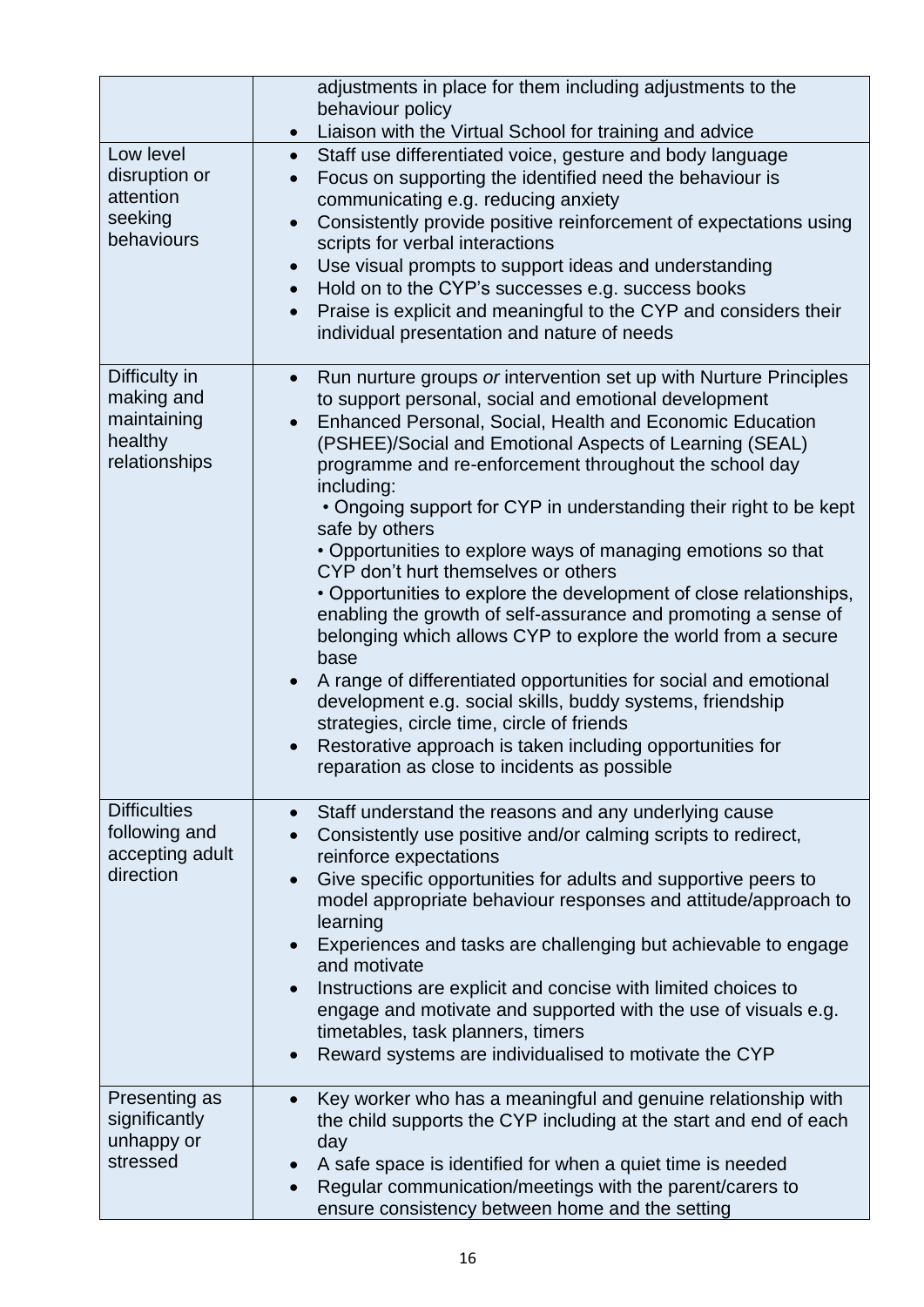|                                    | Use of social stories to support understanding of change, new<br>experiences and areas of challenge                                                                                                                                                                                                                                                                                                                                                                                                                                                                                                                                                                                                                                                                                                                                              |
|------------------------------------|--------------------------------------------------------------------------------------------------------------------------------------------------------------------------------------------------------------------------------------------------------------------------------------------------------------------------------------------------------------------------------------------------------------------------------------------------------------------------------------------------------------------------------------------------------------------------------------------------------------------------------------------------------------------------------------------------------------------------------------------------------------------------------------------------------------------------------------------------|
| Patterns of non-<br>attendance     | Staff understand the reasons and any underlying cause for non-<br>attendance; monitoring the patterns to identify underlying reasons<br>for attendance<br>Use Assessment for Learning tools to identify the areas of need<br>e.g. underlying learning needs, in consultation with the CYP or<br>observation<br>• Feedback is used to collaborate and plan with parent / carers and<br>the CYP, to ensure consistency and communication between the<br>home and the setting                                                                                                                                                                                                                                                                                                                                                                       |
|                                    | <b>Further information</b>                                                                                                                                                                                                                                                                                                                                                                                                                                                                                                                                                                                                                                                                                                                                                                                                                       |
| $\bullet$<br><b>County Council</b> | <b>ESCC SEN Matrix The Matrix - Czone (eastsussex.gov.uk)</b><br>Advice, support and training - provided by Educational Psychology Service, ESBAS<br>SEN and inclusion training - Czone (eastsussex.gov.uk) and the Virtual School The<br>Virtual School - Czone (eastsussex.gov.uk)<br>Advice - Early Help Early Help services - Early help for vulnerable families - East<br><b>Sussex County Council</b><br>MASH (Multi Agency Safeguarding Hub Multi-Agency Sharing Hub (MASH) - East<br><b>Sussex County Council</b><br>SPA (Single Point of Access) Contacting the Single Point of Advice – East Sussex<br>School Health Service, including School Nursing <b>East Sussex School Health   Kent</b><br><b>Community Health NHS Foundation Trust (kentcht.nhs.uk)</b><br>Other support Health and mental health - East Sussex County Council |
|                                    |                                                                                                                                                                                                                                                                                                                                                                                                                                                                                                                                                                                                                                                                                                                                                                                                                                                  |

## **Sensory and/or Physical Needs**

The provision in this section should be **in addition** to the expectations in section one

|                                                                                                                                                                                                                                                                                                                                                                                                                                   | <b>Approaches and Strategies</b>                                                                                                                                                             |
|-----------------------------------------------------------------------------------------------------------------------------------------------------------------------------------------------------------------------------------------------------------------------------------------------------------------------------------------------------------------------------------------------------------------------------------|----------------------------------------------------------------------------------------------------------------------------------------------------------------------------------------------|
| • All staff are aware of individual CYP's sensory/ physical disability and implications in<br>all teaching and learning environments<br>Staff should encourage students to wear appropriate sensory equipment and use<br>physical aids<br>All staff deliver all information in an accessible way<br>Where relevant, staff have an awareness of the specific learning profile of a young<br>$\bullet$<br>person with Down Syndrome |                                                                                                                                                                                              |
| <b>Identified</b><br><b>Barrier and/or</b><br><b>Need</b>                                                                                                                                                                                                                                                                                                                                                                         | Provision and/or strategies expected to be made according to the<br>ages and stages of the learners                                                                                          |
| <b>Hearing</b><br>Impairment                                                                                                                                                                                                                                                                                                                                                                                                      | CYP within this category should make age appropriate progress through<br>high quality, inclusive teaching and learning<br>• Specialist advice on strategies and teaching approaches from the |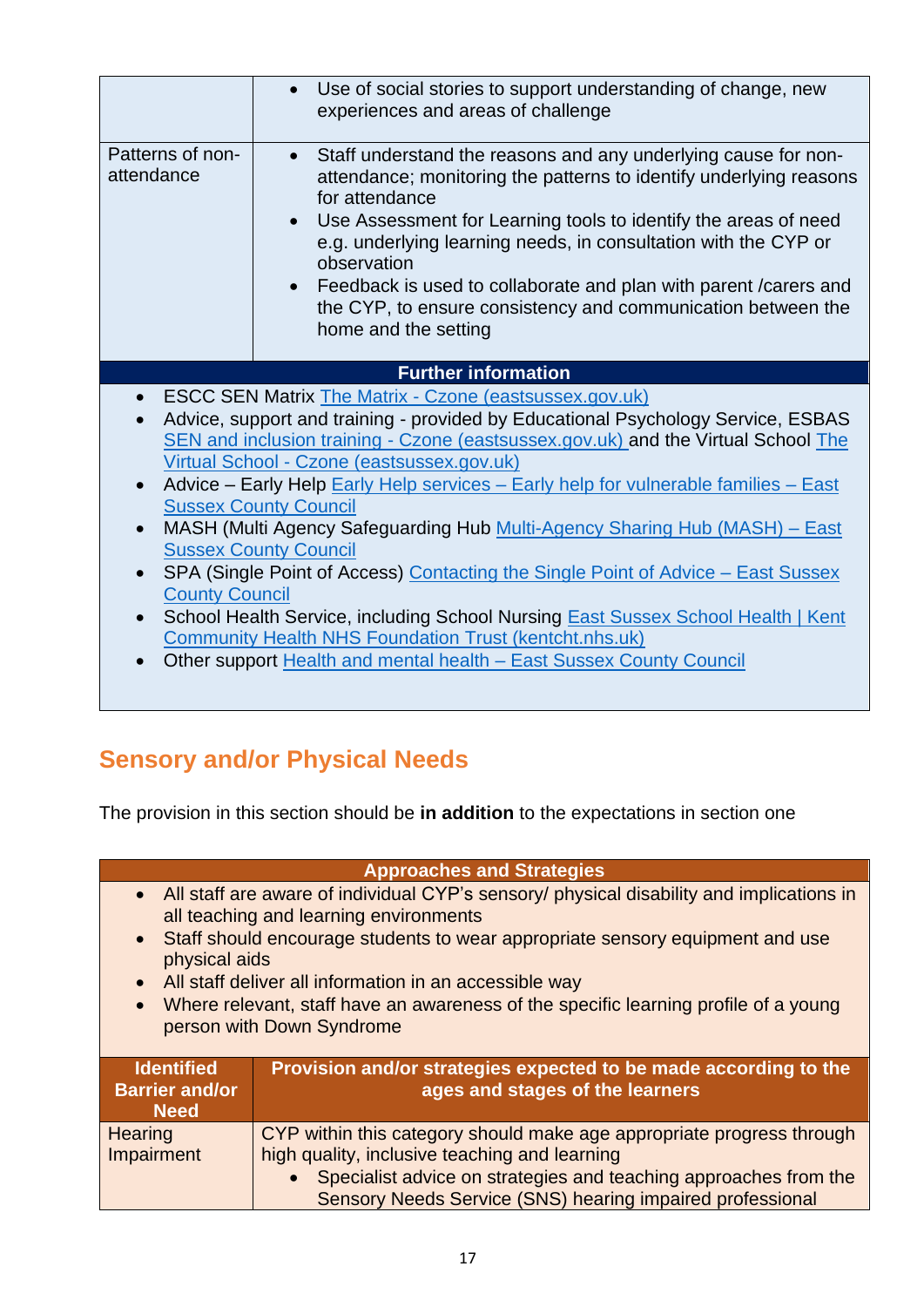|                             | • Training from a specialist including how to manage and monitor a<br><b>CYP's hearing aids</b><br>Attention to positioning in class. CYP should be seated no more<br>than two metres from the teacher for instruction <i>i.e.</i> CYP with mild<br>or fluctuating hearing loss may need to lip-read the speaker to<br>supplement their auditory access<br>As required CYP is given additional time to complete tasks<br>$\bullet$<br>Consideration given to the CYP's access to spoken language in<br>$\bullet$<br>large groups e.g. assemblies or large reverberant rooms e.g.<br>halls and gyms<br>Use of subtitles and or a written script when being shown video<br>$\bullet$<br>clips, DVDs etc.<br>CYP with hearing impairment should not be asked to take notes<br>when they are watching video clips etc.<br>Staff check for understanding of spoken instructions/lesson<br>content<br>Teaching staff repeat the contributions of other CYP as these<br>$\bullet$<br>may be missed<br>Individual/small group intervention to introduce and consolidate<br>new language and concepts<br>A multi-sensory approach including the use of visual aid and<br>contextual clues to support learning; especially important during<br>phonics sessions when CYP are establishing their phoneme-<br>grapheme correlation and may mishear sounds<br>Individual small group intervention to help CYP to accept and<br>$\bullet$<br>manage their hearing loss and develop a positive self-image as a<br>deaf child<br>Individual/small group intervention to help CYP to manage their<br>$\bullet$<br>hearing impairment and develop a positive self-image<br>Implement good transition plans, in liaison with parent/carers,<br>when CYP starts at a setting, changes year group etc which<br>includes a hand over between key members of staff<br>Some CYP may need sign support in class (usually Sign<br>Supported English but may need British Sign Language)<br>Appropriate safety and evacuation procedures are in place |
|-----------------------------|----------------------------------------------------------------------------------------------------------------------------------------------------------------------------------------------------------------------------------------------------------------------------------------------------------------------------------------------------------------------------------------------------------------------------------------------------------------------------------------------------------------------------------------------------------------------------------------------------------------------------------------------------------------------------------------------------------------------------------------------------------------------------------------------------------------------------------------------------------------------------------------------------------------------------------------------------------------------------------------------------------------------------------------------------------------------------------------------------------------------------------------------------------------------------------------------------------------------------------------------------------------------------------------------------------------------------------------------------------------------------------------------------------------------------------------------------------------------------------------------------------------------------------------------------------------------------------------------------------------------------------------------------------------------------------------------------------------------------------------------------------------------------------------------------------------------------------------------------------------------------------------------------------------------------------------------------------------------------------------------------------------------------|
| <b>Vision</b><br>Impairment | CYP within this category should make age appropriate progress through<br>high quality, inclusive teaching and learning guided by the SNS                                                                                                                                                                                                                                                                                                                                                                                                                                                                                                                                                                                                                                                                                                                                                                                                                                                                                                                                                                                                                                                                                                                                                                                                                                                                                                                                                                                                                                                                                                                                                                                                                                                                                                                                                                                                                                                                                   |
|                             | Specialist advice and training on strategies and teaching<br>$\bullet$<br>approaches from the Sensory Needs Service (SNS) qualified<br>teacher of the visually impaired (QTVI)<br>Direct teaching from SNS to develop specialist skills e.g. touch<br>$\bullet$<br>typing and low visual aids<br>Curriculum differentiated so that content can be accessed,<br>independent of visual impairment; advice from specialist teachers<br>is followed on presentation of curriculum including adult support<br>and use of ICT<br>Delivery of information supported with auditory and tactile<br>approaches where appropriate e.g. give oral descriptions of visual<br>materials<br>Adaptation of printed resources<br>Additional time is given to complete tasks if needed                                                                                                                                                                                                                                                                                                                                                                                                                                                                                                                                                                                                                                                                                                                                                                                                                                                                                                                                                                                                                                                                                                                                                                                                                                                       |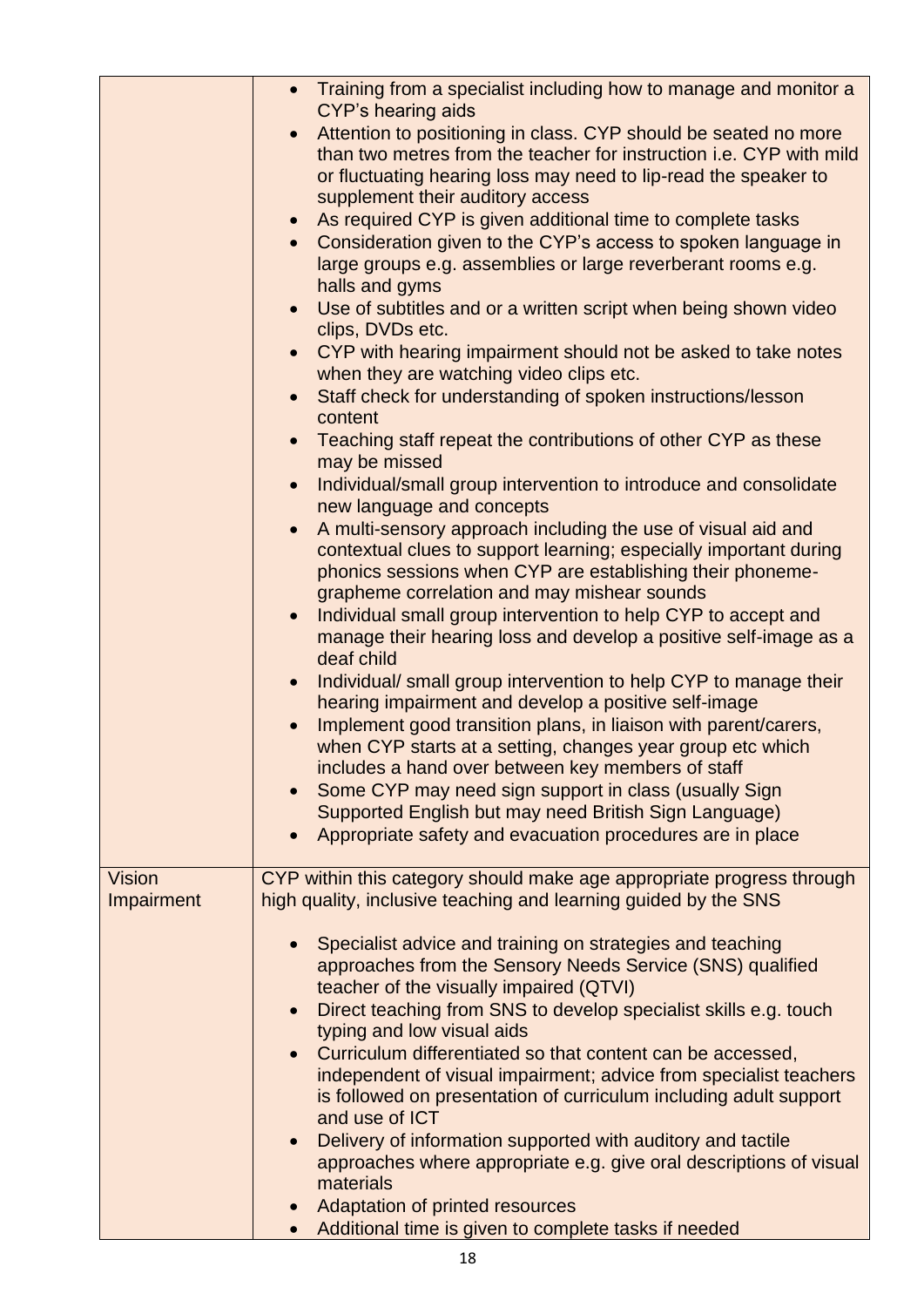|                                                                                                         | Attention to layout of classroom and positioning in class<br>dependent on the CYP's best visual field and as advised by SNS.<br>Lighting is considered in all environments including extra<br>curricula;<br>CYP may need support from an adult to understand social<br>situations and with their social interactions<br>Advice and support for mobility, orientation and independence<br><b>skills</b><br>Health, safety and risk management undertaken re visual<br>impairment e.g. practical lessons, trips and extra curricula<br>activities<br>Individual/small group intervention to help CYP to manage their<br>$\bullet$<br>visual impairment and develop a positive self-image<br>Implement good transition plans, in liaison with parent/carers,<br>when CYP starts at the setting, changes year group etc which<br>includes a hand over between key members of staff                                                                                                                                                                                                                                                                                                                                                                                                                                                                   |
|---------------------------------------------------------------------------------------------------------|--------------------------------------------------------------------------------------------------------------------------------------------------------------------------------------------------------------------------------------------------------------------------------------------------------------------------------------------------------------------------------------------------------------------------------------------------------------------------------------------------------------------------------------------------------------------------------------------------------------------------------------------------------------------------------------------------------------------------------------------------------------------------------------------------------------------------------------------------------------------------------------------------------------------------------------------------------------------------------------------------------------------------------------------------------------------------------------------------------------------------------------------------------------------------------------------------------------------------------------------------------------------------------------------------------------------------------------------------|
| <b>Physical</b><br><b>Disability</b>                                                                    | All staff involved are aware of the nature of the physical or<br>$\bullet$<br>neurological difficulty and linked learning and/or access<br>requirements<br>All staff understand the impact of pain and fatigue may have on a<br>CYP ability to concentrate, process information and their well<br>being<br>Curriculum is differentiated to meet the needs of the CYP with<br>$\bullet$<br>moderate physical and neurological difficulties<br>Access to adapted ICT hardware and recording software<br>Access is provided to a variety of strategies and personalised<br>low-tech resources e.g. writing slope, modified scissors;<br>resources are chosen that limit the need for manipulation<br>Access is maximised for teaching approaches which involve<br>visual and practical resources<br>Layout of the classroom/environment allows easy access to seat,<br>resources and allows social interactions<br>Opportunities to record information in a variety of ways; written<br>$\bullet$<br>recording demands are reduced<br>Regular rest breaks reduce mental and physical fatigue<br>Appropriate seating and seating placement are considered<br>Additional support for self-care is provided when<br>required/requested<br>Setting environment has adapted safety/support resources<br>Staff have relevant moving and handling training |
| Severe and<br>complex<br>medical needs<br>including a life-<br>threatening<br>diagnosis or<br>condition | Reasonable adjustments in line with the Equality Act 2010 are<br>$\bullet$<br>implemented<br>Staff liaise with specialist colleagues and receive relevant, up to<br>date training including medication/care training<br>Individual health care plan followed by staff which is monitored<br>$\bullet$<br>and reviewed with specialists and parent/carers regularly<br>Support equipment is provided such as lockable medicine<br>cabinets, first aid bags, fridges<br>Staff receive bereavement training and follow clear policies                                                                                                                                                                                                                                                                                                                                                                                                                                                                                                                                                                                                                                                                                                                                                                                                               |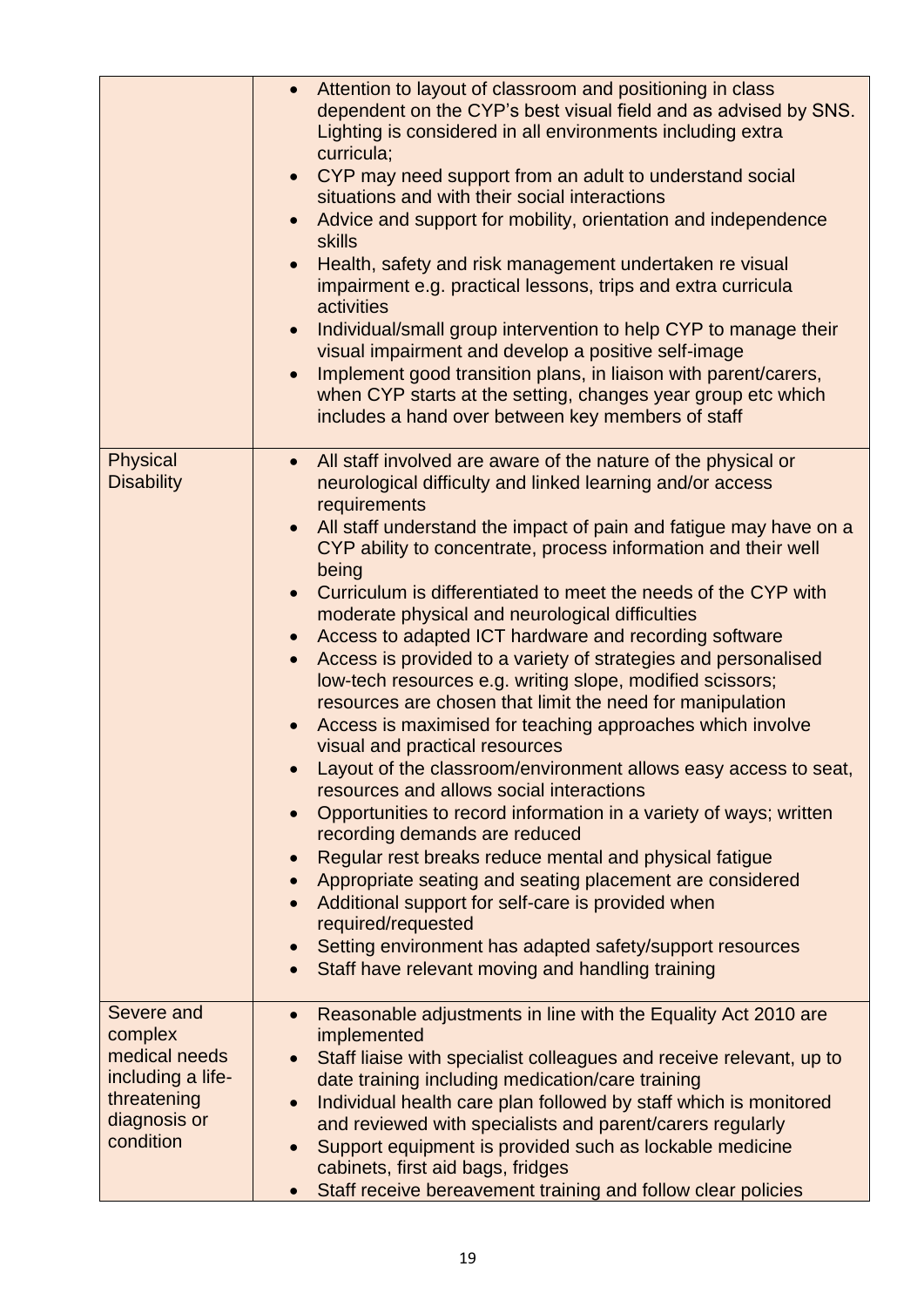| <b>Physical</b><br>sensitivity<br>including hyper<br>and hypo<br>responses and<br>possible<br>Sensory<br>Processing<br>difficulties | Regular home setting contact to support the family's well-being<br>and when/if the CYP is not in the setting to maintain 'sense of<br>belonging' with peers and setting community.<br>See also sensory provision outlined in section one<br>Staff work together with other professionals including<br>occupational therapists to share strategies and advice to support<br>the CYP's sensory diet<br>Adjustments made to the environment as indicated by the audit of<br>the environment e.g. individual work-stations – see section one<br>Access to interventions to support sensory regulation e.g.<br><b>Sensory Circuits</b><br>Staff training provides knowledge and understanding on<br>supporting CYP with Sensory Processing Difficulties                                                                                                                      |
|-------------------------------------------------------------------------------------------------------------------------------------|-------------------------------------------------------------------------------------------------------------------------------------------------------------------------------------------------------------------------------------------------------------------------------------------------------------------------------------------------------------------------------------------------------------------------------------------------------------------------------------------------------------------------------------------------------------------------------------------------------------------------------------------------------------------------------------------------------------------------------------------------------------------------------------------------------------------------------------------------------------------------|
|                                                                                                                                     | Intervention to develop the CYP's self-regulation and resilience<br>e.g. Zones of regulation                                                                                                                                                                                                                                                                                                                                                                                                                                                                                                                                                                                                                                                                                                                                                                            |
| Sensitivity to<br>sensory stimuli                                                                                                   | <b>Provide sensory breaks</b><br>$\bullet$<br>In liaison with parent/carers and the CYP reasonable adjustments<br>are made regarding the uniform policy<br>Consideration is given to the environment e.g. noise, room<br>temperature, visual stimuli, proximity<br>Flexible approach to transitions e.g. between lessons and to and<br>from the setting to avoid busier times<br>Access to a safe space                                                                                                                                                                                                                                                                                                                                                                                                                                                                 |
|                                                                                                                                     | <b>Further information</b>                                                                                                                                                                                                                                                                                                                                                                                                                                                                                                                                                                                                                                                                                                                                                                                                                                              |
| $\bullet$<br>Trust (esht.nhs.uk)<br>(esht.nhs.uk)<br>Trust (esht.nhs.uk)                                                            | <b>ESCC SEN Matrix The Matrix - Czone (eastsussex.gov.uk)</b><br>Advice, support and training - provided by Sensory Support Team, Educational<br>Psychology Service, CLASS SEN and inclusion training - Czone (eastsussex.gov.uk)<br>Child Disability Team_Children's disability social care - East Sussex County Council<br>Speech and Language Therapist Service Speech and Language Therapy (SaLT) –<br><b>East Sussex Healthcare NHS Trust (esht.nhs.uk)</b><br>Occupational Therapy Service Occupational Therapy - East Sussex Healthcare NHS<br>Physiotherapy Service Physiotherapy - East Sussex Healthcare NHS Trust<br>School Health Service, including School Nursing East Sussex School Health   Kent<br><b>Community Health NHS Foundation Trust (kentcht.nhs.uk)</b><br><b>Community Paediatricians Community Paediatrics - East Sussex Healthcare NHS</b> |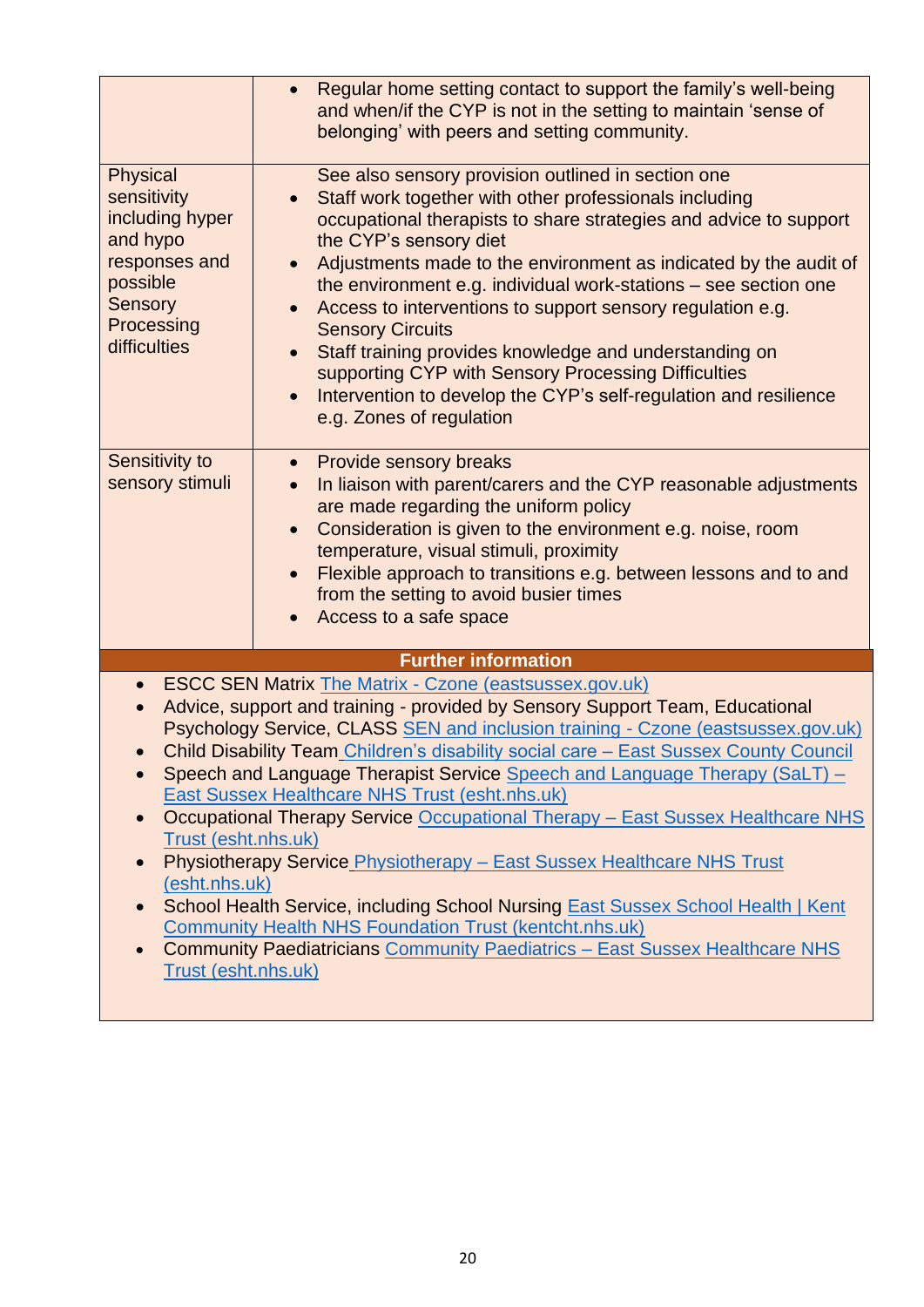## **Glossary**

| <b>Term</b>              | <b>Definition</b>                                                 |
|--------------------------|-------------------------------------------------------------------|
| <b>ASD</b>               | Autism spectrum disorder                                          |
| <b>AFL</b>               | Assessment for learning is an approach to teaching and            |
|                          | learning that creates feedback which is then used to improve      |
|                          | children and young people's performance. They become more         |
|                          | involved in the learning process and from this gain confidence    |
|                          | in what they are expected to learn and to what standard.          |
| <b>ANP</b>               | <b>Additional Needs Plan</b>                                      |
| <b>Blooms Taxonomy</b>   | Bloom's taxonomy is a hierarchical system that categorises the    |
|                          | thinking skills of children and young people, ranging from        |
|                          | recalling information which is a basic skill to evaluation, which |
|                          | involves judging and stating an opinion about information         |
| Collaborative learning   | Educational approach of using groups to enhance learning          |
|                          | through working together                                          |
| Co-production            | Co-production is the involvement of persons in the design and     |
|                          | delivery of services. In schools, this means parents working      |
|                          | with teachers, other staff and specialists, to improve            |
|                          | the educational development of their child(ren)                   |
| <b>CPD</b>               | Continuing professional development                               |
| <b>Differentiation</b>   | Differentiation refers to a wide variety of teaching techniques,  |
|                          | resources and lesson adaptations that settings use to support     |
|                          | children and young people with their SEN                          |
| <b>EBSA</b>              | Emotionally based school avoidance is the broad term used to      |
|                          | describe a group of children and young people who have            |
|                          | severe difficulty in attending school due to emotional factors,   |
|                          | often resulting in prolonged absences from school                 |
| <b>ELSA</b>              | <b>Emotional Literacy Support Assistant</b>                       |
| Graduated approach       | The use of assess, plan do, review cycle to effectively meet the  |
|                          | needs of the child or young person through reviewing and          |
|                          | refining actions                                                  |
| <b>INA</b>               | <b>Individual Needs Assistant</b>                                 |
| Holistic                 | Holistic education is a comprehensive approach                    |
|                          | to teaching where setting staff seek to support the emotional,    |
|                          | social, ethical, and academic needs of children and young         |
|                          | people                                                            |
| Local Offer              | The Local Offer provides information for children and young       |
|                          | people with special educational needs and their parent/carers     |
|                          | in a single place. It shows families what they can expect from a  |
|                          | range of local agencies including education, health and social    |
|                          | care                                                              |
| <b>MASH</b>              | Multi-agency safeguarding hub                                     |
| <b>Nurture Provision</b> | Nurture provision offers a short term, focussed, early            |
|                          | intervention strategy, which addresses barriers to learning       |
|                          | arising primarily from social, behavioural, emotional or well-    |
|                          | being difficulties, in an inclusive and supportive manner         |
| <b>OFSTED</b>            | Office for Standards in Education, Children's Services and        |
|                          | Skills - government body whose role is to inspect and assess      |
|                          | the educational standards of schools and colleges in England      |
|                          | and Wales                                                         |
| Pastoral                 | Pastoral care is the provision the setting makes to ensure the    |
|                          | physical and emotional welfare of children and young people       |